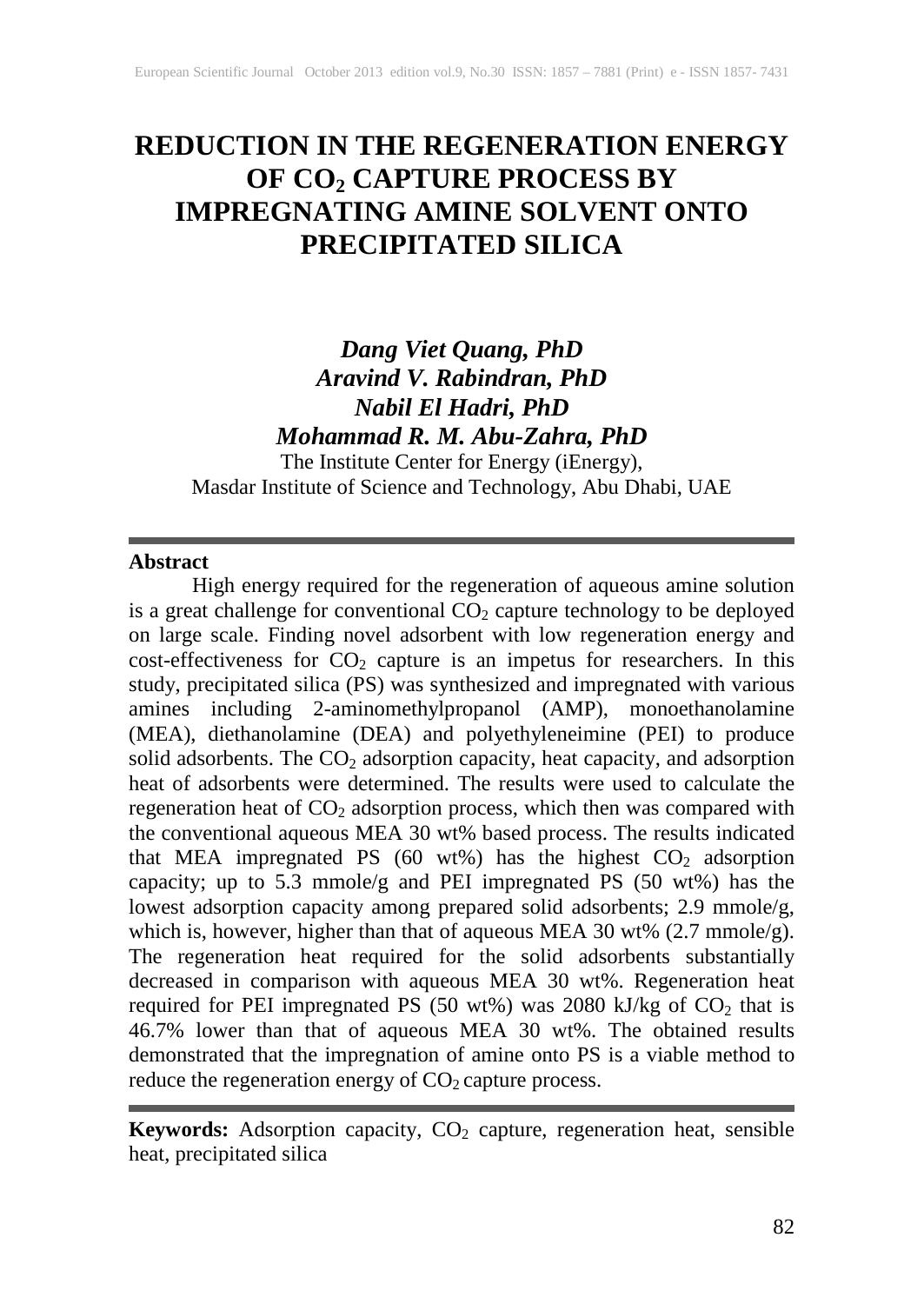## **Introduction**

The increasing  $CO<sub>2</sub>$  emission has attracted much concern from scientist community and authorities because it is a main culprit that causes global warming (UNEP 2013). Although many efforts have been taken worldwide to mitigate  $CO<sub>2</sub>$  emission (IPCC 2005; FutureGen 2011; EPA 2013), recent data have indicated that the concentration of  $CO<sub>2</sub>$  in atmosphere is still increasing (MLO). Therefore, viable and imperative methods to reduce of  $CO<sub>2</sub>$  emission into atmosphere are really necessary. Since fossil fuel fired power plants have been attributed to the largest source of anthropogenic  $CO<sub>2</sub>$  emission, most of  $CO<sub>2</sub>$  separation and capture technologies has focused on the capture of  $CO<sub>2</sub>$  exhausted from those power plants. Those technologies include pre-combustion, oxyfuel combustion, and post-combustion capture (IPCC 2005; Maththias 2010; Mondal, Balsora et al. 2012). Among them, the post-combustion capture is very important because it can easily retrofit to the fleet of existing fossil fuel fired power plants (Geisbrecht and Dipietro 2009; Chung, Patiño-Echeverri et al. 2011; Wang, Lawal et al. 2011). Up to date, various technologies have been proposed for the post-combustion capture such as cryogenic separation, membrane separation, and absorption (Wilson and Gerard 2007). In which, chemical absorption with aqueous alkanolamine solvents is the most advanced and well known technology (Mondal, Balsora et al. 2012; Reynolds, Verheyen et al. 2012).

A variety of amine solvents have been investigated for  $CO<sub>2</sub>$  capture (Lee, Kim et al. 2009; Rochelle, Chen et al. 2011; Wang, Lawal et al. 2011; Artanto, Jansen et al. 2012; Mondal, Balsora et al. 2012). In which, aqueous solution of monoethanolamine (MEA) is most well-known solvent that has been used and commercialized for the  $CO<sub>2</sub>$  separation from natural gas (Kohl and Nielsen 2011). MEA is a primary amine, which readily reacts with  $CO<sub>2</sub>$ to form carbamate. Aqueous solution of MEA is the most effective solvent to capture  $CO_2$ , even at the low concentration of  $CO_2$  in the atmosphere. Several works have been carried out to demonstrate its possibility and feasibility for the capture of  $CO<sub>2</sub>$  from flue gas at pilot scale (Idem, Wilson et al. 2005; Feron, Abu-Zahra et al. 2007; Artanto, Jansen et al. 2012).

The MEA solvent and its blends usually have a high  $CO<sub>2</sub>$  adsorption capacity and strong affinity to  $CO<sub>2</sub>$ . However,  $CO<sub>2</sub>$  capture technology using MEA requires much energy for the regeneration of amine solvent. The estimated energy penalty for  $CO<sub>2</sub>$  capture by MEA solvent is about  $23-30$ % of the energy output of power plant (Abu-Zahra, Schneiders et al. 2007; Abu-Zahra, Niederer et al. 2007). The reduction in the electricity output causes the significant increase in the cost of electricity (about 80%). Investigators have spent much effort on reducing the regeneration energy of  $CO<sub>2</sub>$  capture process. An effective  $CO<sub>2</sub>$  capture technology should consume a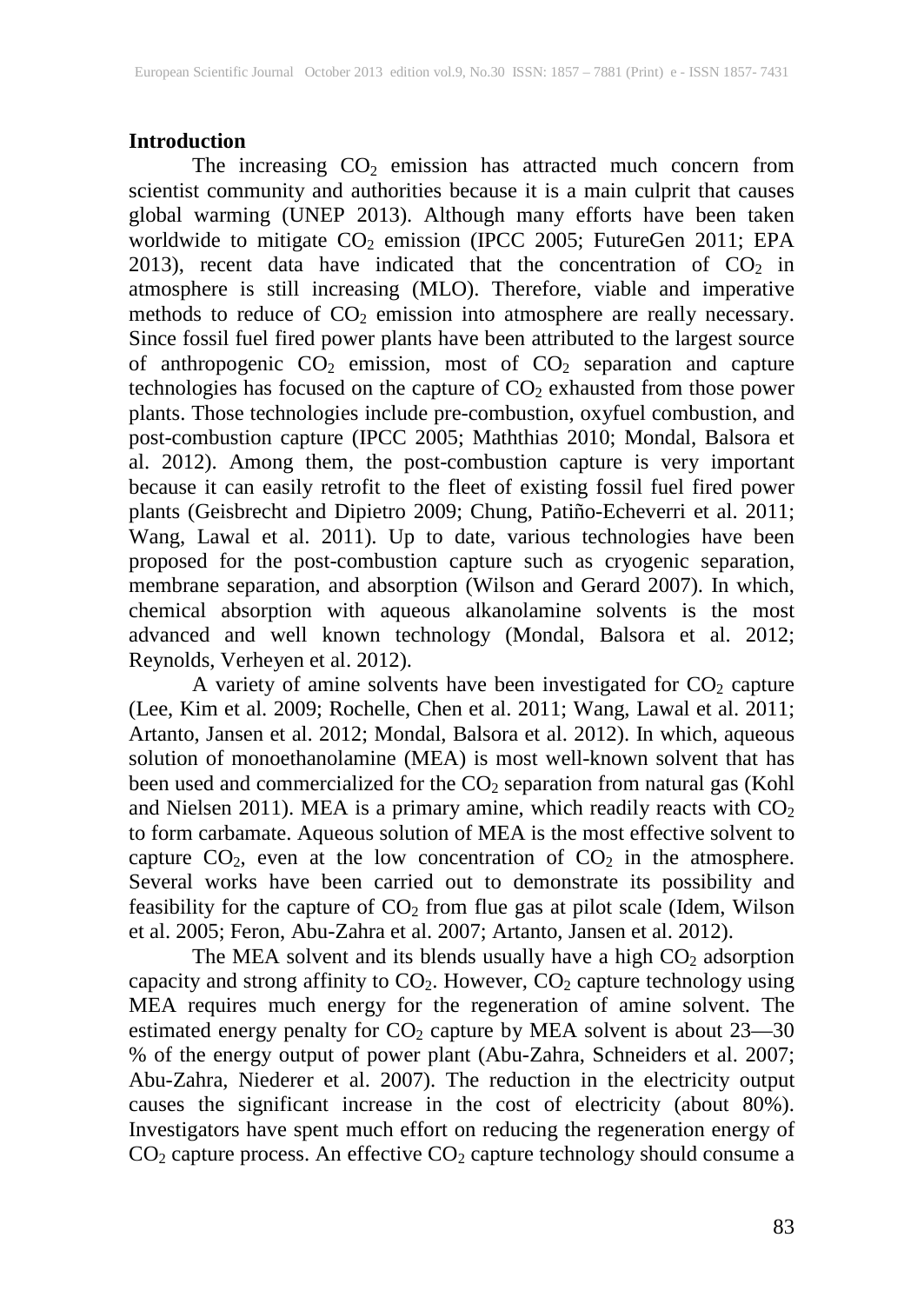minimum regeneration energy, which includes energy to heat  $CO<sub>2</sub>$  loaded absorbent to a regeneration temperature  $(100-130\text{ °C})$ , the heat of the evaporation of solvent, and desorption heat that is the energy required to desorb  $CO<sub>2</sub>$ . The desorption heat is actually the heat of  $CO<sub>2</sub>$  absorption, which mostly depends on the molecular characteristics of amine compounds. The primary and secondary amines can react with  $CO<sub>2</sub>$  as described in equation (1) and (2), in which, they form carbamate in the absence of water and bicarbonate in the presence of water (3). The tertiary amines only react with  $CO<sub>2</sub>$  in the presence of water to form carbonate products (3). Generally, the order of the adsorption heat of amines is primary amines > secondary amines > tertiary amines (Kim and Svendsen 2007; Maiti, Bourcier et al. 2011). Required energy to increase the temperature of sorbent and the evaporation heat depend on the characteristics of solvents such as specific heat and  $CO<sub>2</sub>$  adsorption capacity. Conventional aqueous amine solvents consume much energy to heat a large amount of water (about 70%), which have a high specific heat capacity. Additionally, the increase in temperature often accompanies with the evaporation of water and amine, which causes extra energy consumption. High energy consumptions make conventional  $CO<sub>2</sub>$  capture process using aqueous solvent difficult to be deployed at large scale.

| $2R_1R_2NH + CO_2 \leftrightarrow R_1R_2NCOO + R_1R_2NH_2^+$       | (1) |
|--------------------------------------------------------------------|-----|
| $R_1R_2NH + CO_2 + H_2O \leftrightarrow R_1R_2NH_2^+ + HCO_3^-$    | (2) |
| $R_1R_2R_3N + CO_2 + H_2O \leftrightarrow R_1R_2R_3NH^+ + HCO_3^-$ | (3) |
| $CO2 + H2O \leftrightarrow HCO3 + H+$                              | (4) |

Recently, investigators have tried various methods to reduce regeneration energy of  $CO<sub>2</sub>$  capture process. Impregnation of amine onto solid substrates to produce solid adsorbents is considered to be the most viable method (Filburn, Helble et al. 2005; Samanta, Zhao et al. 2011). Ebner et al immobilized polyethylenimine onto CARiACT G10 silica. The resulting adsorbent has adsorption capacity of 0.25-2.8 mmole/g and the heat of adsorption of 50 kJ/mole (Ebner, Gray et al. 2011). Knowles et al funtionalized mesoporous silica with 3-aminopropyltriethoxysilane to make an adsorbent with  $CO_2$  adsorption capacity up to 7 % (1.59 mmole/g) with the heat of adsorption of 60 kJ/mole (Knowles, Graham et al. 2005). Sun et al. prepared  $\text{MEA-TiO}_2$  for  $\text{CO}_2$  adsorption by the impregnation of aspurchased MEA onto  $TiO<sub>2</sub>$  (Sun, Fan et al. 2011; Sun, Fan et al. 2011). Their results indicated that the activation energy of  $CO<sub>2</sub>$  desorption process is 80.79 kJ/mole, which reduced considerably compared to 114 kJ/mole of aqueous MEA solution. Obviously, solid absorbent helps reduce desorption heat; however, the most benefit of it is the avoidance of vaporization heat that account for about 30 to 50% of regeneration energy (Abu-Zahra 2009).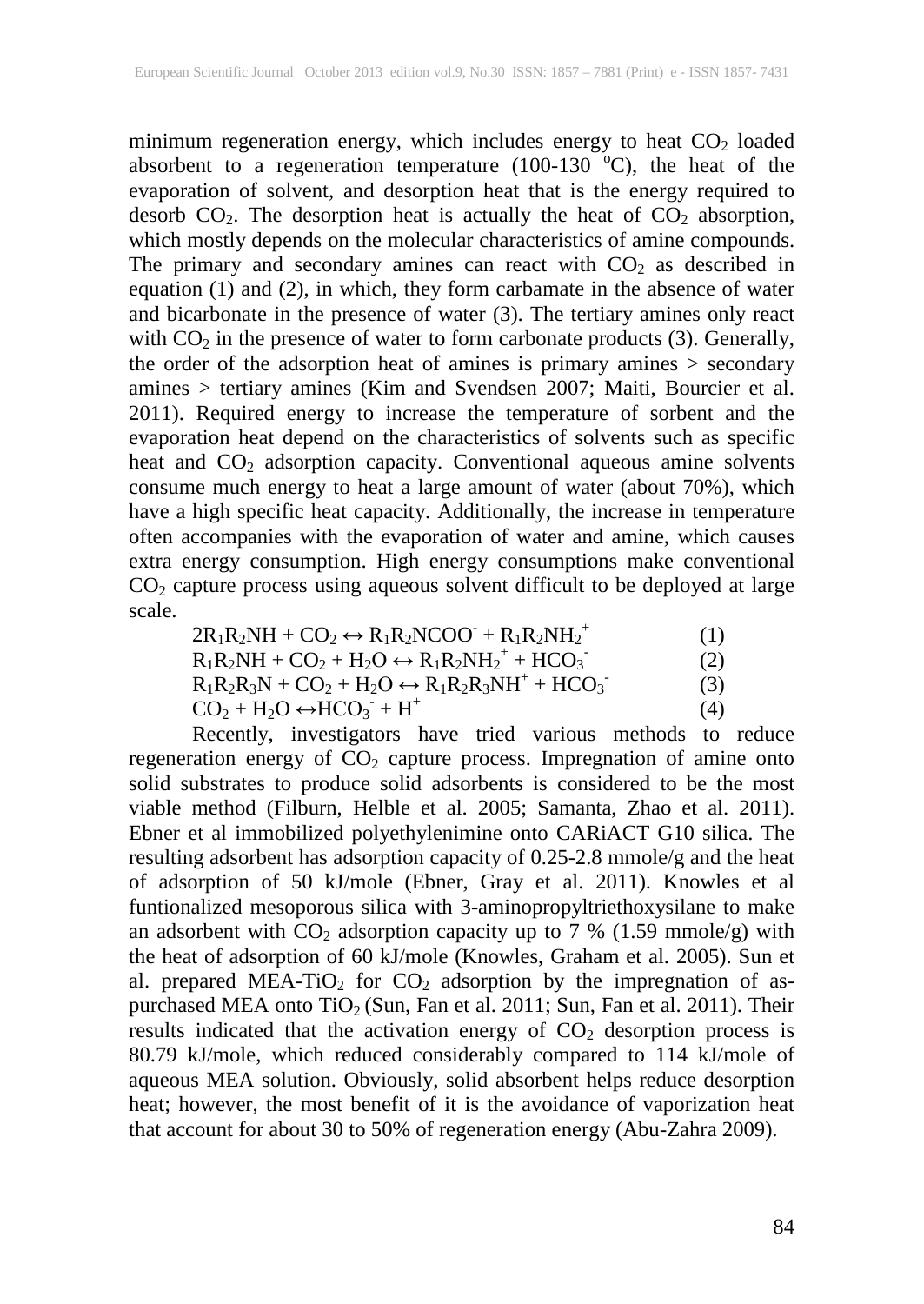A number of works have reported the use of mesoporous silica to impregnate amine for  $CO<sub>2</sub>$  capture; however, most of them deal with order porous silica like SBA-15 and CMC-41. Precipitated silica has large surface area, large pore size, high porosity, and very lower cost compared to SBA-15 and CMC-41. It may be suitable for  $CO<sub>2</sub>$  capture absorbent, but only few works has investigated the use of precipitated silica (Ichikawa, Seki et al. 2010). Therefore, our objective is to synthesize and use precipitated silica as a porous substrate to impregnate various amine solvents and then study their ability to adsorb  $CO<sub>2</sub>$ . In this study, we analyze heat capacity, the heat of  $CO<sub>2</sub>$  adsorption, and  $CO<sub>2</sub>$  adsorption capacity of amine impregnated precipitated silica. Obtained data were used to calculate the regeneration energy and compared with the case of aqueous MEA 30 %.

# **Experimental**

## *Materials*

Ethanolamine (MEA, 99%), 2-aminomethylpropanol (AMP, 97%), diethanolamine (DEA, 99%), branched polyethyleneimine (PEI, Mw 1300, 50 % in water), sodium chloride (99.5%), and sulfuric acid (98%) were purchased from Sigma-Aldrich. Sodium silicate was supplied by Blue line Chemicals Company. All amine solvents were used without any further purification.

## *Preparation of precipitated silica*

The preparation procedure of precipitated silica (PS) was adapted from previous publications (Quang, Sarawade et al. 2011; Sarawade, Kim et al. 2011; Quang, Kim et al. 2012). Typically, 26 g of sodium chloride was dissolved in 698 g of water in a 3 L beaker placed in a heating mantle. Until sodium chloride was completely dissolved, 189 g of sodium silicate solution  $(3.4SiO<sub>2</sub>·NaO<sub>2</sub>)$  was added. The heating mantle was turned on and temperature was set at 40 °C. When temperature reached 40 °C,  $H_2SO_4$  8 % was added by a drop wise method.  $H_2SO_4$  was added by two stages. The first stage was ended as the first silica aggregates observed. The second stage began after 5 min from the end of the first and finished at pH 5. Resulting slurry was aged at 80 °C for 30 min and cooled down to room temperature. The slurry was filtered and washed with water to eliminate by-product ions, mainly including Na+,  $SO_4^2$ <sup>2</sup>, and Cl-. Finally, PS was obtained by drying wet slurry at  $130^{\circ}$ C for 3 h.

# *Preparation of adsorbents*

*Preparation of polyethyleneimine impregnated silica*

The desired amount of PEI 50 wt% in water was diluted with distilled water to prepare impregnating solutions. PEI impregnated precipitated silica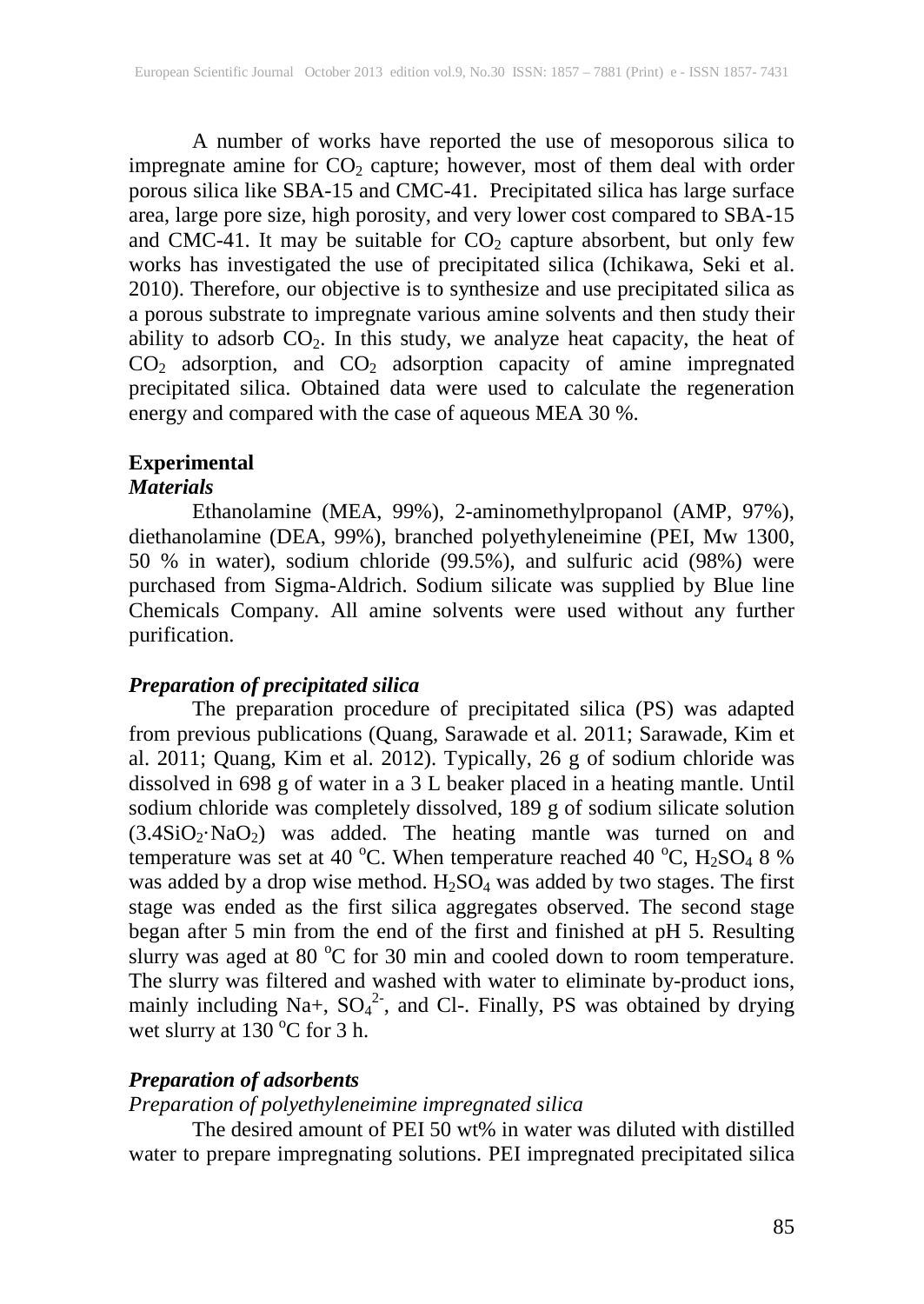was prepared by a wet impregnation method. Typically, 4 g of impregnating solution was added to a 50 mL beaker containing 1 g of precipitated silica and mechanically mixed using a steel stainless spatula. PEI impregnated precipitated silica was obtained by drying silica slurry at  $105\,^{\circ}\text{C}$  for 3 h. The prepared adsorbents were denoted as PEI-PS-x, where x is the weight percentage of PEI in the absorbent.

# *Preparation of AMP, MEA and DEA impregnated silica*

In order to prepare amine solvent impregnated silica, the desired amount of specific amine solvent was dropwise added to a 25 mL beaker containing 1 g of silica, which was mechanically mixed using a steel stainless spatula. The prepared adsorbents were denoted as AM-PS-y, where AM is the amine solvent which is AMP, MEA, or DEA and y is its weight percentage in the adsorbent.

## *Characterization*

The Brunauer-Emmett-Teller (BET) surface area, pore size and pore volume of the precipitated silica were analyzed using a nitrogen adsorptiondesorption instrument (Micromeritics Tristar 3000 porosimeter). Samples were measured after degassing at 100  $^{\circ}$ C for 3 h. The porosity and pore size distribution was calculated using the Barrett-Joyner-Halenda (BJH) method (Lowell, Shields et al. 2004). Scanning electron microscope (Quanta 250) was used to study the morphology of silica substrate at the accelerating voltage of 15kV. Thermogravimetric analysis (TGA) was performed using a thermogravimetric analyzer (SDT Q600). TGA was performed in nitrogen gas at a heating rate of 5  $\mathrm{C/min}$  from room temperature to 900  $\mathrm{C}$ .

# *Measurement of heat capacity*

Heat capacity was determined by a Micro Reaction Calorimeter provided by Thermal Hazard Technology (UK). Heat capacity was measured at temperature ranging from  $30-90$  °C. At each temperature, the heat was repeatedly measured 3 times with a step of  $\pm 0.5$  °C. First, blank test was conducted with an empty cell. Then, approximate 0.3 g of adsorbent was placed in analysis cell and conducted test with the same condition used for the blank. The heat capacity of adsorbent was calculated from equation 5, where  $C_p$  (J $^{\circ}$ C\*g) is the heat capacity of adsorbent, m is the mass of sample (g),  $\Delta T$  is temperature step (1 °C) and Q (J) and Q<sub>blank</sub> (J) are the heat change of analysis cell with sample and without sample respectively.

$$
\mathcal{C}_p = \tfrac{\mathsf{Q} - \mathsf{Q} \delta \mathsf{I} \mathsf{a} \mathsf{n} \mathsf{k}^J}{m*\Delta T}
$$

$$
(5)
$$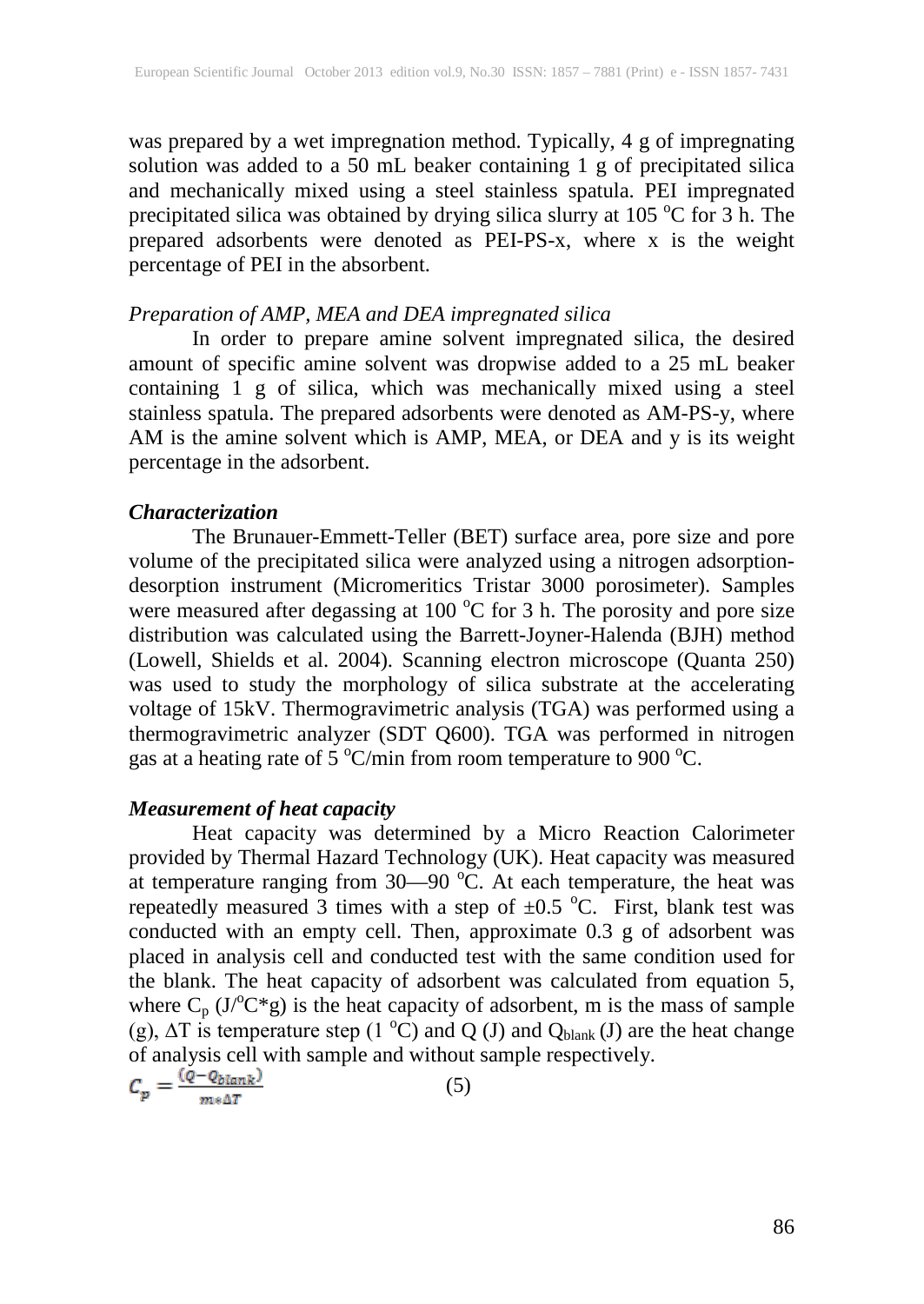

Figure 1. Schematic diagram of CO<sub>2</sub> adsorption process using a flow Micro Reaction Calorimeter

## *CO2 loading capacity and the heat of CO2 adsorption*

The heat of adsorption was determined by a flow Micro Reaction Calorimeter (URC) provided by Thermal Hazard Technology (UK). An analysis cell containing approximate 0.2 g of adsorbent was installed in analysis cell as shown in Figure 1.  $CO<sub>2</sub>$  gas supplied from a cylinder was run through a desiccant column (D) to remove moisture before entering the analysis cell. The flow rate of  $CO<sub>2</sub>$  was controlled by a mass flow controller (MFC). The valve V2 was used to control the pressure of system that was indicated by a transducer (T2). Test was run by URC control software under the isothermal mode and result was displayed as the variation of power (mW) with time (s). When the power signal becomes constant,  $CO<sub>2</sub>$  gas was introduced at the rate of 0.3 ml/min. Since the reaction between  $CO<sub>2</sub>$  gas and adsorbent is exothermic, the power signal increased right after the gas was flowed into analysis cell. Test was completed when the power signal becomes constant again. The weight of adsorbent before and after the test was checked to calculate the mass of  $CO<sub>2</sub>$  adsorbed. The integral heat  $(Q)$ was computed by using URC analysis software provided by Thermal Hazard Technology. The heat of adsorption ∆H (kJ/mole of CO<sub>2</sub>) was calculated by dividing the integral heat by the mole of  $CO<sub>2</sub>$  absorbed. The  $CO<sub>2</sub>$  adsorption capacity of adsorbent (mg/g) was calculated by dividing the quantity of  $CO<sub>2</sub>$ adsorbed per the mass of adsorbent. To reaffirm the  $CO<sub>2</sub>$  loading capacity of adsorbent,  $CO<sub>2</sub>$  were analyzed by a  $CO<sub>2</sub>$  analytical system designed by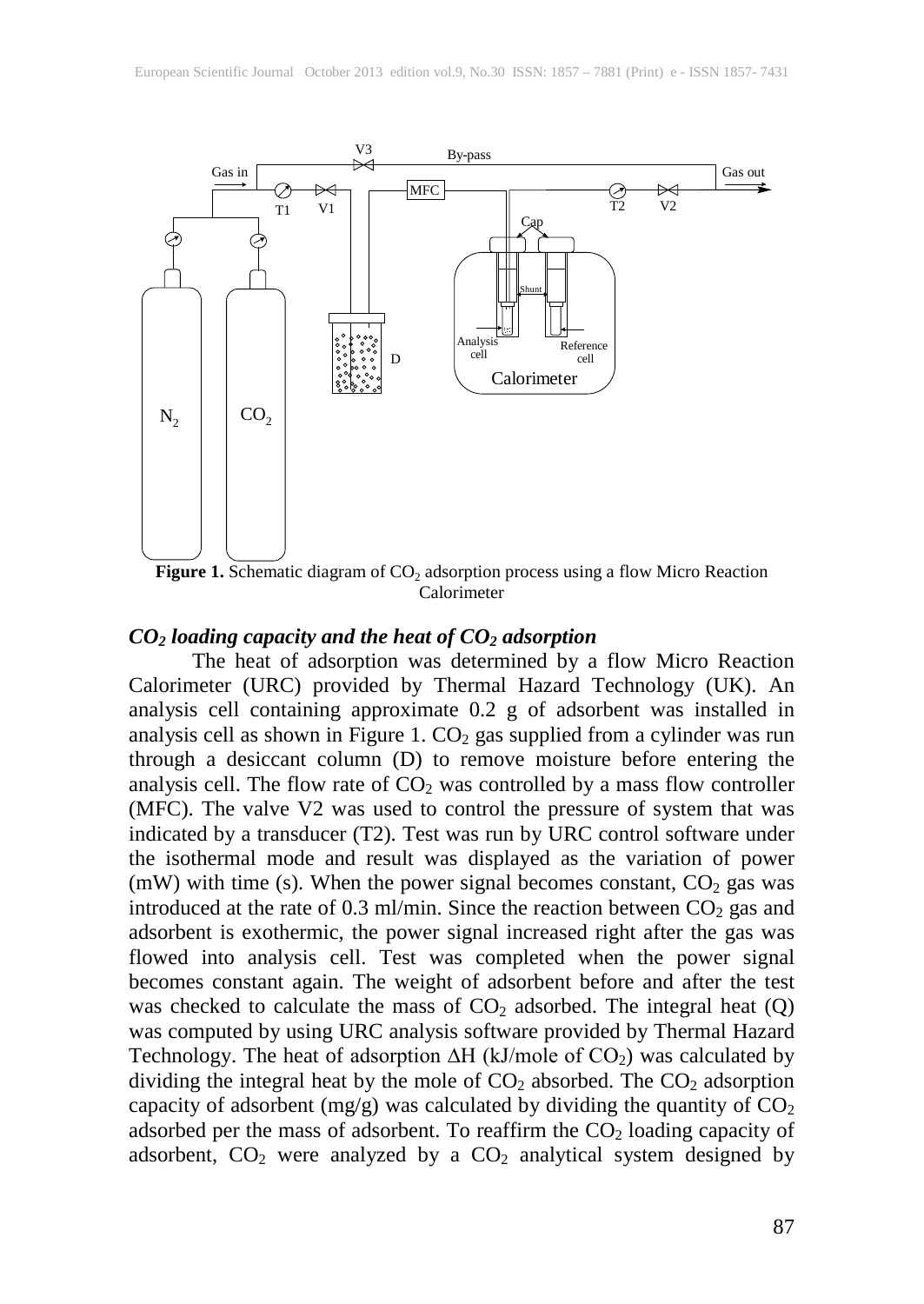Masdar Institute. Accordingly,  $CO<sub>2</sub>$  loading samples were brought to react with  $H_3PO_4$  acid in a three-neck flash at about 110 °C to release CO<sub>2</sub> gas, which was carried by  $N_2$  gas to a  $CO_2$  detector, where  $CO_2$  concentration was detected and recorded by computer software. The  $CO<sub>2</sub>$  adsorption capacity was calculated by dividing the total amount of  $CO<sub>2</sub>$  released from sample per the mass of sample.



**Figure 2.** Nitrogen adsorption-desorption isotherm and pore volume distribution of precipitated silica

## **Results and discussion**

## *Characterization of adsorbent*

Nitrogen adsorption-desorption isotherm and pore size distribution of the synthesized PS are shown in Figure 2. The hysteresis loop is associated with type IV according to UIPAC classification indicating that PS is a mesoporous material. However, this loop does not show any limiting adsorption at high relative pressure  $(P/P_0)$ , which implied that PS contains slit-shaped pores formed by non-rigid aggregates of plate-like particles (Lowell, Shields et al. 2004). In  $CO<sub>2</sub>$  adsorbents, pores are considered as accommodation for amines, which are active sites to capture  $CO<sub>2</sub>$ . Thus, the pore volume and pore size distribution of substrate have a very important role in enhancing adsorption ability of the resulting adsorbent. In this work, the porosity and pore size distribution was calculated by the Barrett-Joyner-Halenda (BJH) method using desorption isotherm. The BET surface area and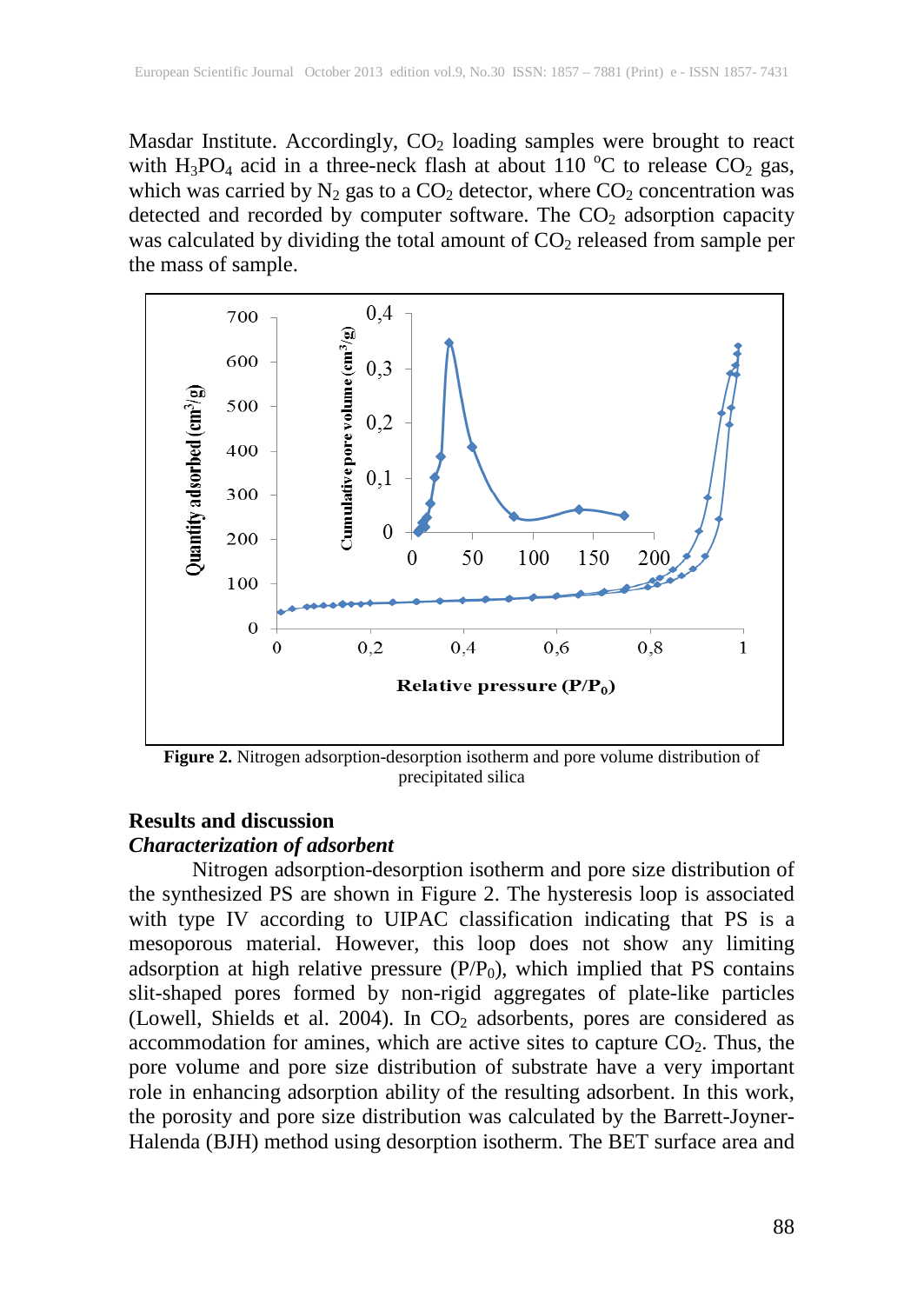total pore volume of PS are 230 m<sup>2</sup>/g and 0.93 cm<sup>3</sup>/g, respectively. Figure 2, (inset) revealed that PS has a broad pore size distribution, beside the majority of pores (about 90%) with diameter ranging from 20─80 nm, a small fraction of pores with the diameter greater than 100 nm was observed. It is most likely that the larger pores were interstices formed during the flocculation of aggregates, while the small pores were tiny cavities formed among primary silica particles. This assumption is consistent with the observation from SEM image (Figure 3), where, the structure of PS can be seen as a network of connecting silica particles. Silica particles were randomly bonded together and therefore, the pores, which are interstices among silica particles, with different sizes and shapes were formed. According to percolation theory, the pores in the precipitated silica are unoccupied sites formed during the flocculation of primary silica particles and aggregates (Quang, Kim et al. 2012).



**Figure 3.** A SEM image of precipitated silica

The thermal stability of silica impregnated with different amines was analyzed using a TGA and results are shown in Figure 4. The results indicated that PS is a thermal stable material (Figure 4 a). At about 100  $^{\circ}C$ , the weight loss of silica is mostly related to the evaporation of physically adsorbed water (approximate 5%). From 100-900 °C, the gradual reduction in the weight of sample is attributed to the loss of structural water including bonding water and the water that can be eliminated by the condensation of silanol groups (Si-OH) to form siloxane linkages (Si-O-Si). All amine impregnated adsorbents showed a less thermal stability. The TGA profiles of AMP-PS (Figure 4 b) and MEA-PS (Figure 4 c) depict two weight loss regions, a steep regions from room temperature to 110  $^{\circ}$ C on the curve of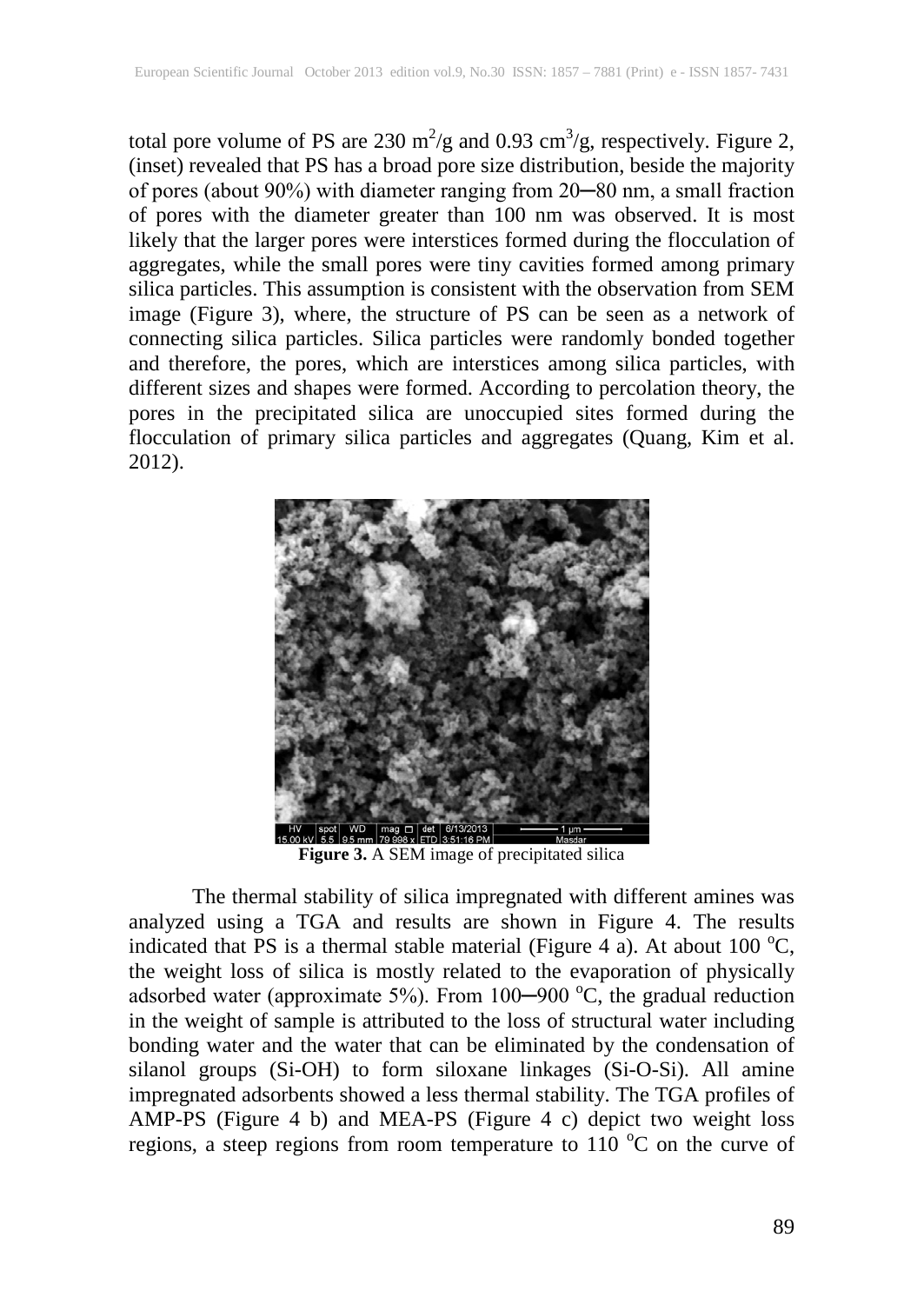AMP-PS-60 and 120  $^{\circ}$ C on that of MEA-PS-60 are assigned to the rapid evaporation of AMP and MEA, respectively. On the TGA profiles of DEA-PS (Figure 4 d) and PEI-PS (Figure 4 e), three weight loss regions were observed. The region at about 100  $^{\circ}$ C is attributed to the evaporation of adsorbed water. The rapid decrease of sample weight of DEA-PS-60 at 150-200 °C belongs to the vaporization of DEA and that of PEI-PS-60 at 300-400  $^{\circ}$ C is due to the degradation of PEI. It is evident that PEI-PS is the most thermal resistant adsorbent among amine-impregnated silica. This is understandable because PEI is a polymer, which has higher thermal stability compared to other amine solvents.



**Figure 4.** TGA profiles of PS (a), AMP-PS-60 (b), MEA-PS-60 (c), DEA-PS-60 (d), and PEI-PS-60 (e)

The thermal stability is one of the most important properties of adsorbents for  $CO<sub>2</sub>$  capture because a  $CO<sub>2</sub>$  capture process is usually associated with thermal regeneration of adsorbents. The regeneration process is conducted at about  $100-130$  °C; therefore, adsorbents with a higher thermal stability are preferable. Depending on thermal stability of sorbents, different adsorption/desorption column and technique would be designed. For high thermal stable adsorbent, typical adsorption/desorption techniques such as fixed-bed adsorption or fluidized-bed adsorption can be applied, but for the less thermal stable adsorbent like MEA-PS, the adsorption/desorption technique needs a significant modification. Because, the evaporation of MEA occurs together with  $CO<sub>2</sub>$  desorption at regeneration temperature, Sun et al. proposed a modified fixed-bed adsorption process, where adsorption column has two regions, one region contains MEA-TiO<sub>2</sub>, a CO<sub>2</sub> adsorption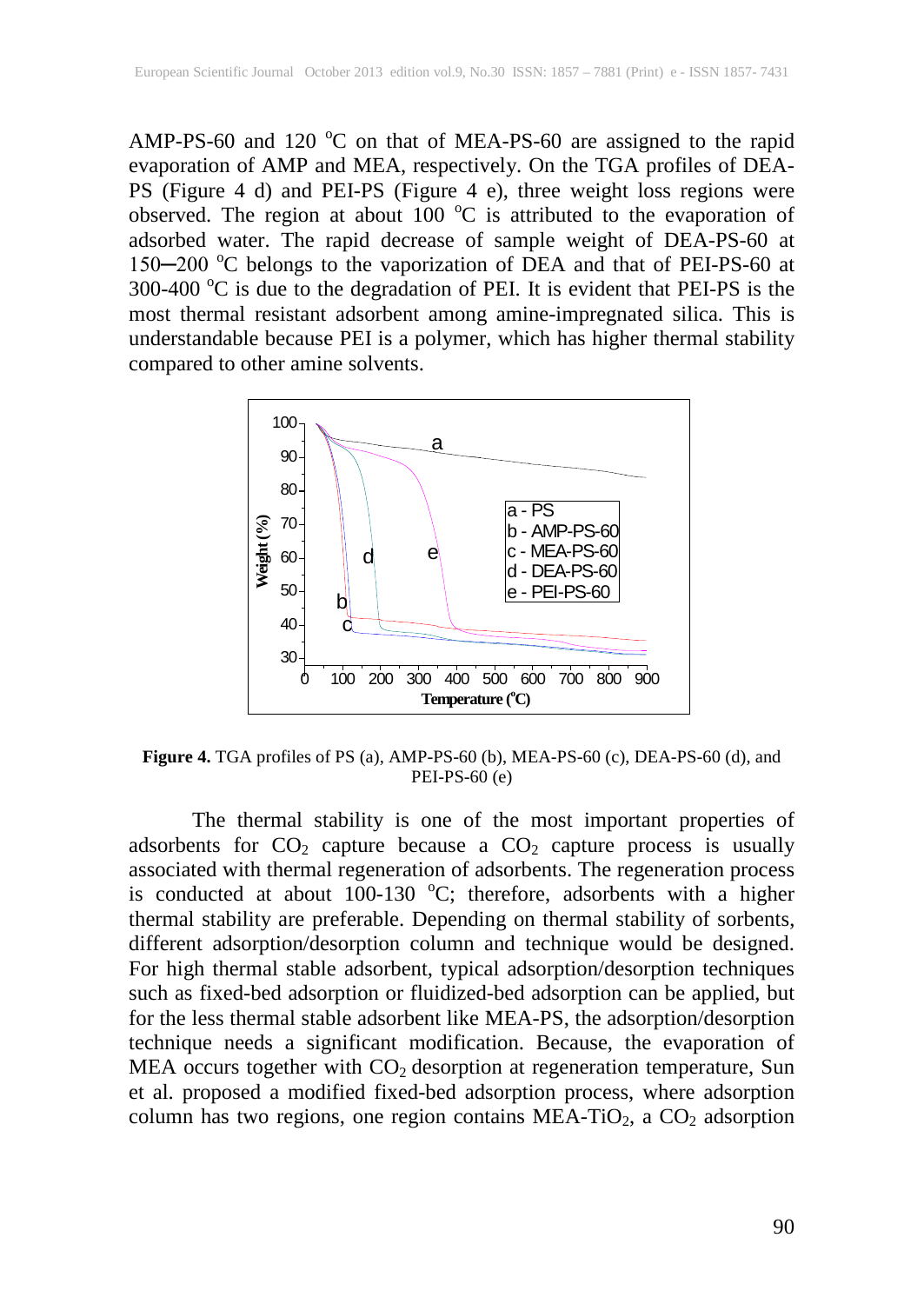and another region contains  $TiO<sub>2</sub>$  to adsorb MEA evaporated during  $CO<sub>2</sub>$ desorption (Sun, Fan et al. 2011).

# *CO2 adsorption capacity*

The adsorption performance of adsorbents was investigated and the results were shown in Table 1. Before amine was impregnated, the adsorption capacity of PS was 0.6 mmole/g. The adsorption capacity of silica substrate is very low, which is similar to previous observation on various types of porous silica (Xu, Song et al. 2002; Knowles, Graham et al. 2005; Ichikawa, Seki et al. 2010; Zhao, Shen et al. 2012). The low adsorption capacity is due to the weak interaction between  $CO<sub>2</sub>$  and silica substrate. The silica contains a large number of silanol groups (-SiOH) on the surface, but those groups have very low affinity to  $CO<sub>2</sub>$ . Ichikawa et al. assumed that the adsorption of  $CO_2$  on precipitated silica is due to the confinement of  $CO_2$  in the small and bottle-like pores (Ichikawa, Seki et al. 2010). Previous studies indicated that the immobilization or impregnation of amine onto silica can substantially enhance its  $CO<sub>2</sub>$  adsorption capacity. Therefore, in this study, we impregnated different kinds of amines (AMP, MEA, DEA, and PEI) onto silica to investigate their effect on the improvement of adsorption capacities of adsorbents.



**Figure 5.** Variation in adsorption capacity of sorbent with nitrogen contents

In this work, the adsorption capacities of aqueous MEA solution, AMP-PS, MEA-PS and DEA-PS were measured at 40  $^{\circ}$ C to reduce the vaporization of amines, while that of PEI-PS was carried out at  $75\,^{\circ}\text{C}$  to maximize its adsorption capacity. The results obtained indicated that the adsorption capacity of PS increased significantly after being impregnated with amines. As shown in Table 1, MEA-PS is the best adsorbent in term of adsorption capacity and followed by AMP-PS, DEA-PS, and PEI-PS. The adsorption capacities of MEA-PS containing 50% and 60 % MEA were 4.3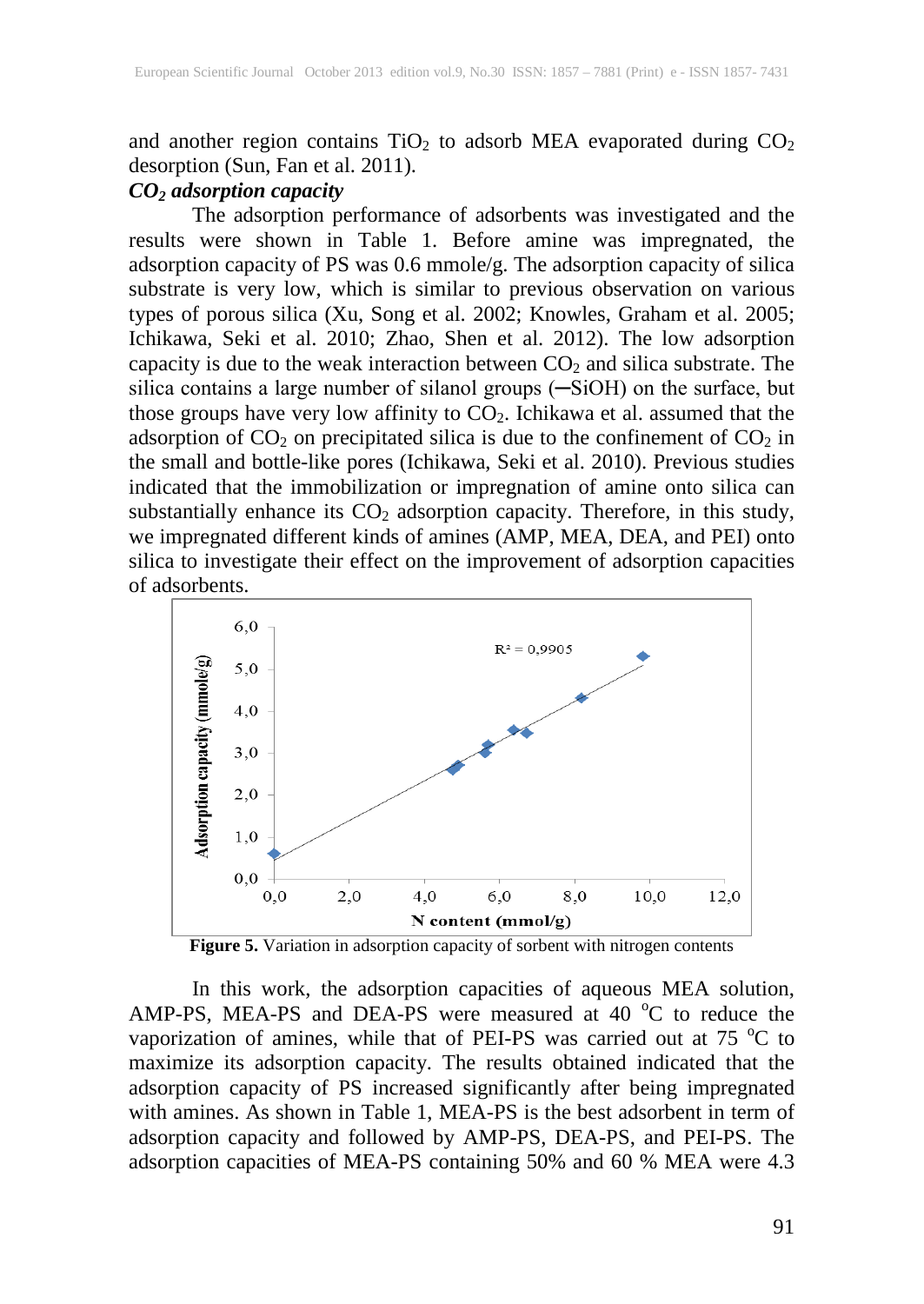and 5.3 mmole/g, respectively. DEA-PS had the lowest adsorption capacity among the prepared adsorbents. The 50% DEA impregnated PS adsorbed only 2.6 mmole/g of sorbent, which is almost similar to 30% aqueous MEA solution (2.7 mmole/g). Obviously, the adsorption capacities of solid sorbents vary with types of impregnated amines and their concentration. The reactions between amine and  $CO<sub>2</sub>$  were described in equation (1), (2), and (3). Accordingly, one mole of primary and secondary amine can react with 0.5 mole of  $CO<sub>2</sub>$  in the absence of water and up to 1 mole of  $CO<sub>2</sub>$  in the presence of water. However, the rate of reaction (2) is slow and depends on that of reaction (4), where the dissolution of  $CO<sub>2</sub>$  in water to form carbonic acid occurs very slowly at low pressure. In this study, one mole of amine in solid sorbent except PEI can adsorb  $0.51$ -0.56 mole of  $CO<sub>2</sub>$ , which is similar to the case of aqueous MEA solution, in which amine can react with  $CO<sub>2</sub>$  to form carbamate (Xie, Zhou et al. 2010). The experimental molar ratios of  $CO<sub>2</sub>$  to amines in both solid and liquid are slightly higher than theoretical calculation. The increase in molar ratio of  $CO<sub>2</sub>$  to amine in comparison with theoretical calculation is likely due to the physical adsorption of  $CO<sub>2</sub>$  onto the adsorbents.

| <b>Sample</b>         | Amine<br>loading<br>$(mmole-N/g)$ | <b>Adsorption</b><br>capacity<br>(mmole/g) | Molar ratio of<br>CO <sub>2</sub> /amine | <b>Temperature</b><br>$\rm ^{(o}C)$ |
|-----------------------|-----------------------------------|--------------------------------------------|------------------------------------------|-------------------------------------|
| <b>Silica</b>         | 0.0                               | 0.6                                        |                                          | 40                                  |
| <b>Aqueous MEA-30</b> | 4.9                               | 2.7                                        | 0.54                                     | 40                                  |
| <b>DEA-PS-50</b>      | 4.8                               | 2.6                                        | 0.55                                     | 40                                  |
| DEA-PS-60             | 5.7                               | 3.2                                        | 0.56                                     | 40                                  |
| AMP-PS-50             | 5.6                               | 3.0                                        | 0.53                                     | 40                                  |
| AMP-PS-60             | 6.7                               | 3.5                                        | 0.51                                     | 40                                  |
| MEA-PS-50             | 8.2                               | 4.3                                        | 0.53                                     | 40                                  |
| MEA-PS-60             | 9.8                               | 5.3                                        | 0.54                                     | 40                                  |
| <b>PEI-PS-50</b>      | 11.6                              | 2.9                                        | 0.25                                     | 75                                  |
| <b>PEI-PS-60</b>      | 13.9                              | 3.1                                        | 0.22                                     | 75                                  |

| Table 1. Adsorption capacity of adsorbents |  |  |
|--------------------------------------------|--|--|
|                                            |  |  |

The CO<sub>2</sub> adsorption capacities of PEI-PS-50 and PEI-PS-60 are 2.9 mmole/g and 3.1 mmole/g, respectively. The molar ratios of  $CO<sub>2</sub>$  to total nitrogen in sorbents, which include primary, secondary, and tertiary amines, are only 0.22 for 60% PEI and 0.25 for 50% PEI, respectively. Obviously, the adsorption capacities of PEI-PS increase as the concentration of impregnated PEI increase from 50 to 60%, but the molar ratios of  $CO<sub>2</sub>$  to nitrogen decrease as the concentration of impregnated PEI increases. The molar ratios of  $CO<sub>2</sub>$  to nitrogen in PEI-PS are much lower than that of  $CO<sub>2</sub>$  to nitrogen in other monomer amine-impregnated PS. This is most likely due to the deactivation of tertiary amino groups in PEI, which do not react with  $CO<sub>2</sub>$ in the absence of water. Moreover, PEI is a polymer, whose long molecules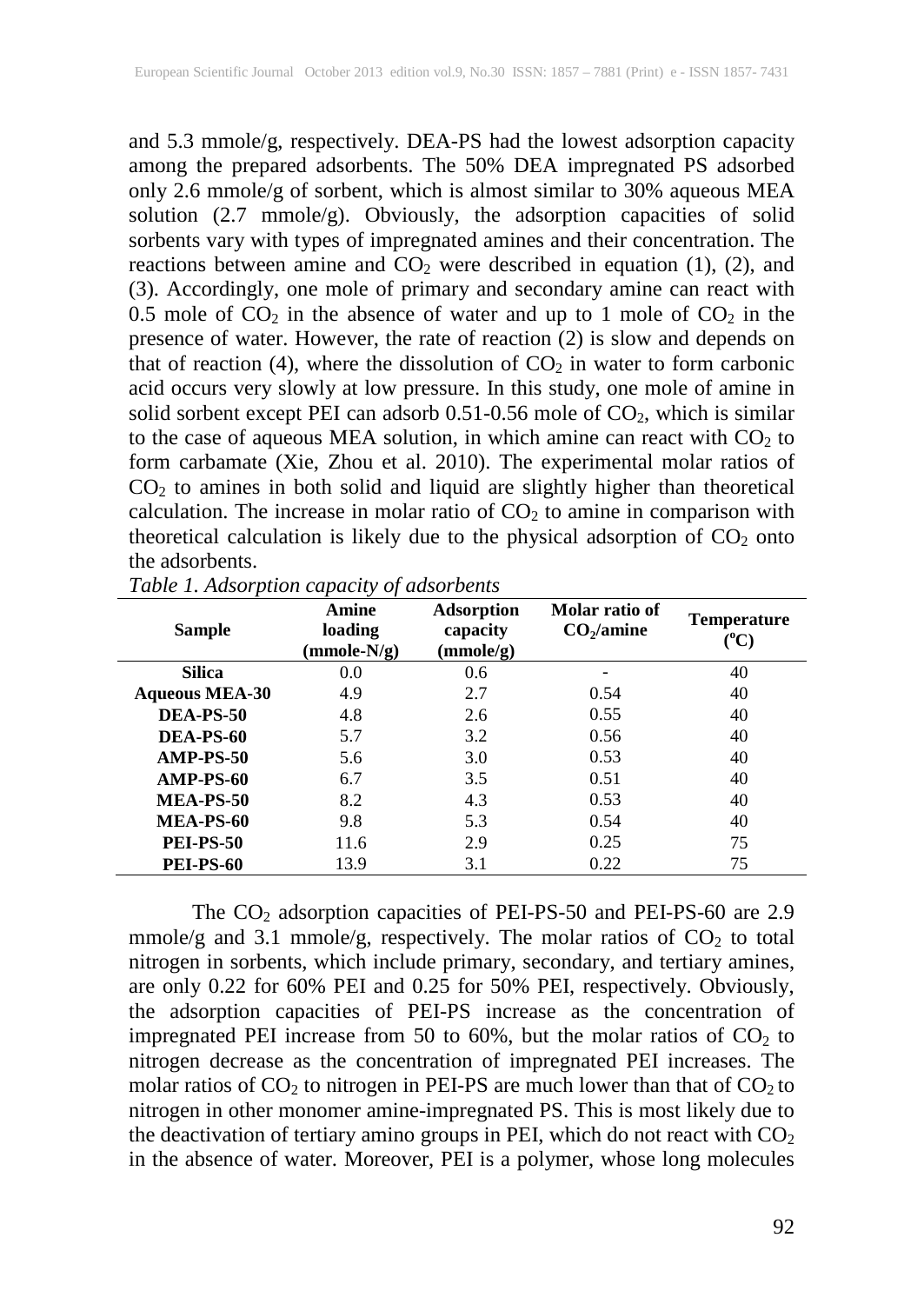is likely to be packed or blocked in the pores of silica as the loading amount of PEI increases, and this leads to reduce the accessibility of  $CO<sub>2</sub>$  molecules to active sites, amino groups. Many amino groups in PEI-PS are unable to react with  $CO<sub>2</sub>$  and therefore, these results in the reduction of the molar ratios of absorbed  $CO<sub>2</sub>$  to total nitrogen in sorbents as the loading amount of PEI increases. The obtained results are in congruence with the observation of previous studies (Xu, Song et al. 2002; Chen, Yang et al. 2009) in which the adsorption capacities of PEI impregnated silica increase with the increase in PEI loading. However, the adsorption capacities reach a maximum value at a specific PEI loading (50-65%) and reduce at higher PEI loading due to the less accessibility to amino groups.

To compare the activity of different monomer amines impregnated in silica and blended with water, we prepared adsorbents by impregnating different amounts of AMP, MEA and DEA onto silica and measured their adsorption capacities. The loading amounts of amine onto silica are not greater than a saturated adsorption point of silica, where silica fully absorbs solvent and becomes slurry if further solvent is added. Nitrogen contents in both solid sorbents and aqueous solutions were calculated and the relation of nitrogen contents with the adsorption capacity of adsorbents was presented in Figure 5. The results indicated that the adsorption capacity of low molecular primary and secondary amine-containing sorbents increases linearly with the increase of the nitrogen content in sorbents, irrespective of whether amine impregnated onto porous silica or dispersed in water. Therefore, in the case of low molecular amines with their loading onto silica below the saturated adsorption point, the higher adsorption capacity of the solid adsorbents is attributed to the higher concentration of amino functional group loaded onto silica.



**Figure 6.** Adsorption heat of adsorbent impregnated with different types of amine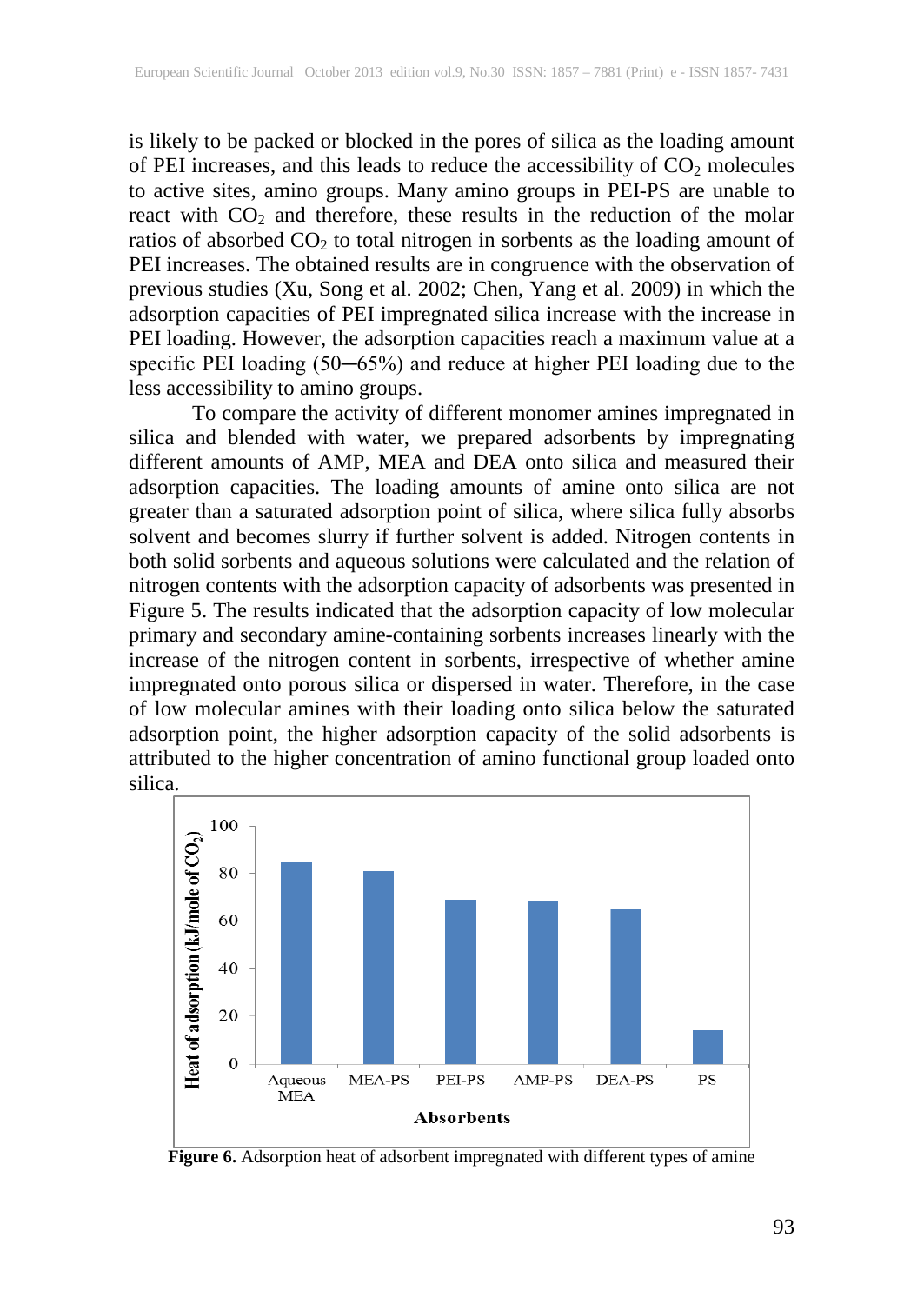# *Heat of adsorption*

The CO<sub>2</sub> adsorption process is based on reversible reactions between  $CO<sub>2</sub>$  and amino groups as described in equation (1), (2) and (3). To regenerate amines, a significant amount of heat, that is equal to the  $CO<sub>2</sub>$ adsorption heat, must be supplied to decompose carbamate and carbonate products. In this work, the heat of  $CO<sub>2</sub>$  adsorption of the prepared adsorbents is shown in Figure 6. From this figure, we can see that the adsorption heat of PS was very low, 14 kJ/mole of  $CO<sub>2</sub>$ . As discussed above, the silica substrate has a very low  $CO<sub>2</sub>$  adsorption capacity due to weak interaction with  $CO<sub>2</sub>$ . Thus, the low adsorption capacity and adsorption heat demonstrated that the adsorption of  $CO<sub>2</sub>$  onto silica is physical adsorption. The results revealed that aqueous MEA has the highest adsorption heat that is about 85 kJ/mole of CO2. The adsorption heat slightly decreases after MEA was impregnated onto PS; it is 81 kJ/mole of  $CO<sub>2</sub>$ . DEA-PS has the lowest adsorption heat among the prepared adsorbents; it is 65 kJ/mole of  $CO<sub>2</sub>$ . The adsorption heat of PEI-PS and AMP-PS are  $69$  and  $68$  kJ/mole of  $CO<sub>2</sub>$ , respectively. Previous study indicated that the bonding strength of  $CO<sub>2</sub>$  to secondary amino groups is less than that of primary amino groups, which results in the lower CO<sub>2</sub> adsorption heat of secondary amines (Carson, Marsh et al. 2000; da Silva and Svendsen 2005; Kim and Svendsen 2007).



Figure 7. The heat capacity of sorbents from 30-90 °C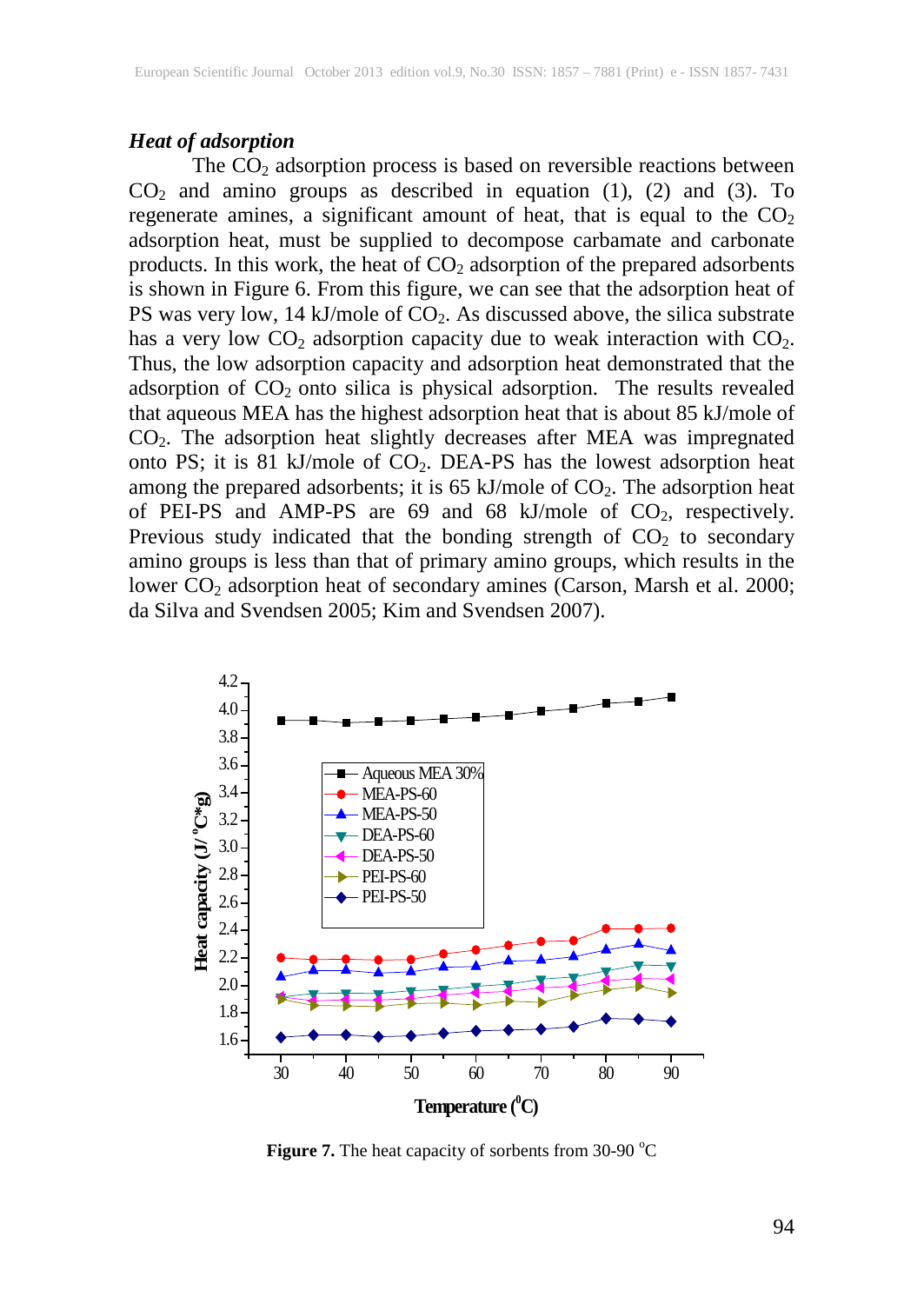## *Heat capacity*

Heat capacity data of adsorbent is an important parameter required for the design of heat exchange used in gas separation processes. In  $CO<sub>2</sub>$ capture process, heat capacity is one of crucial data used to calculate the sensible heat and heat duty for regeneration process and evaluate the effectiveness of  $CO<sub>2</sub>$  adsorbent. In this study, the heat capacities of aqueous MEA solution and various solid sorbents were measured at temperature ranging from 30 to 90 °C and results are shown in Figure 7. As shown in this figure, heat capacities of aqueous MEA 30% were higher than that of amineimpregnated PS. Since water in aqueous MEA was completely replaced by silica in MEA-PS, it is most likely due to the low heat capacity of silica, which results in reducing the heat capacities of amine-impregnated silica in comparison with aqueous amine. The results of this study indicated that the heat capacities of all amine impregnated PS increase with the increase of amine loading amount. The reason is due to the higher heat capacities of amine solvent and PEI, which caused the increase in the heat capacities of amine impregnated silica. Moreover, the heat capacities of both aqueous MEA and solid sorbent tend to increase as temperature increases from 30 to 90 °C. This is good agreement with the results of previous studies on the heat capacities of amine systems (Chiu, Liu et al. 1999; Shih, Chen et al. 2002). In a typical  $CO<sub>2</sub>$  adsorption process using aqueous amine, the sensible heat usually accounts for about 10—40% of the total regeneration heat (Abu-Zahra 2009; Yokoyama 2012) and it could be reduced by using sorbent with lower heat capacity. In this study, the impregnation of MEA onto PS (60%) reduced 42,68% in the heat capacity, while improving  $CO<sub>2</sub>$  adsorption capacity 199.5% compared to aqueous MEA 30%. As the results, the regeneration heat improved up to 89%. Obviously, the impregnation of amine onto helps significantly reduce the total regeneration heat.

## *Regeneration energy*

 $CO<sub>2</sub>$  capture process is based on the reversible reaction between  $CO<sub>2</sub>$ and amine. The equilibrium of the reaction is shifted by the change in temperature. The most important parameters, affecting the performance and effectiveness of process, are the circulation rate and regeneration heat of sorbents. The former parameter can be determined by  $CO<sub>2</sub>$  adsorption capacity of adsorbent and  $CO<sub>2</sub>$  capture efficiency, while the later depends on the heat capacity,  $CO<sub>2</sub>$  adsorption heat of sorbent, and the latent heat of vaporization of volatile components in sorbent. In general, the total regeneration energy required for a  $CO<sub>2</sub>$  capture process can be determined by equation (6).

$$
Q_{reg} = Q_{des} + Q_{sen} + Q_{vap} \tag{6}
$$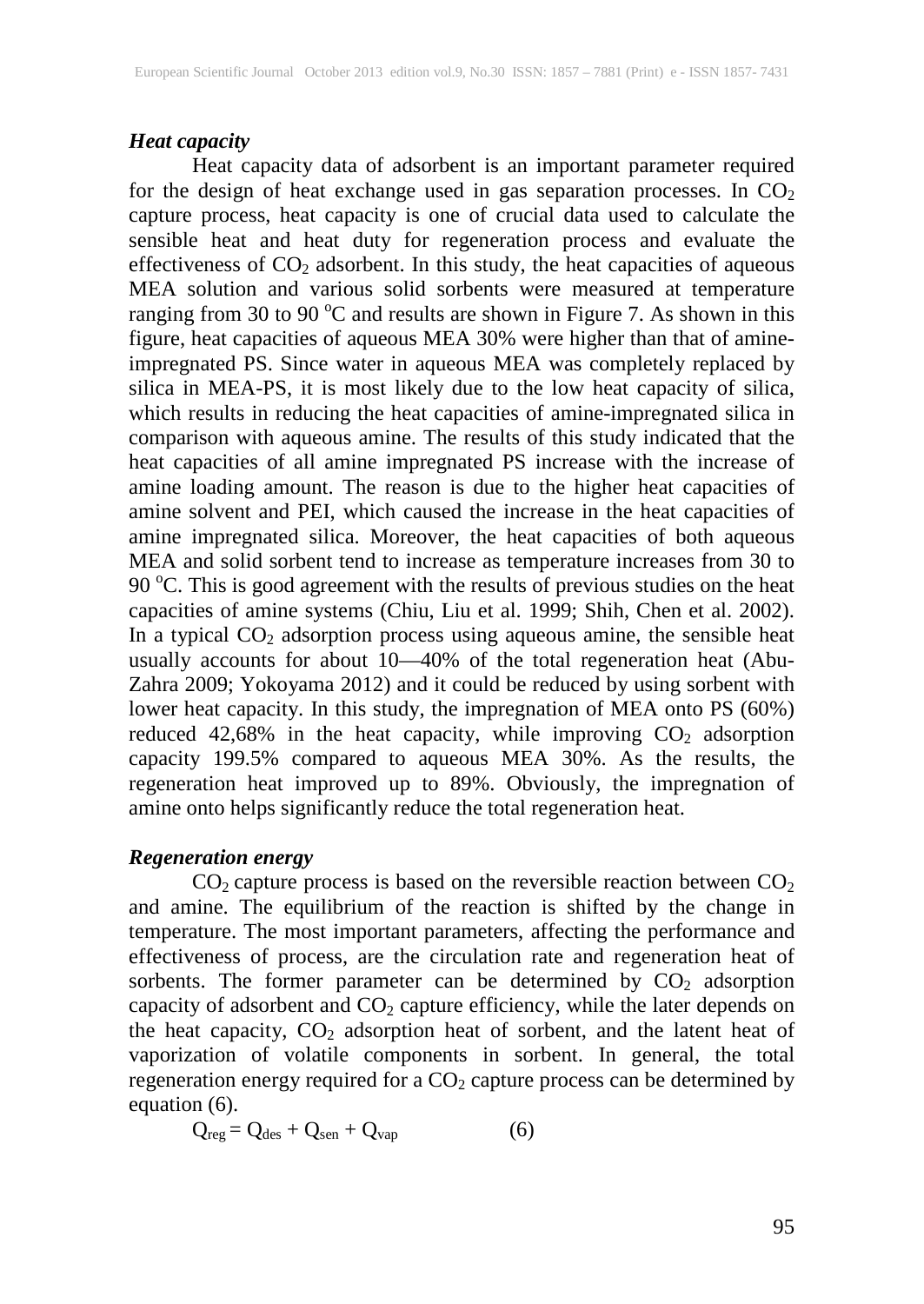Where,  $Q_{reg}$  is the regeneration energy of the process.  $Q_{des}$  is the heat of CO2 desorption, which has the same absolute value as the heat of adsorption.  $Q_{\text{sen}}$  is sensible heat that must be supplied to increase temperature of sorbent to regeneration temperature. The sensible heat is calculated by the following equation:

 $Q_{sen} = Cp^* \Delta T$  (7)

In which, Cp is heat capacity and ∆T is temperature difference between  $CO<sub>2</sub>$  rich adsorbent entering stripper and regeneration temperature.

 $Q_{vap}$  is the latent heat of vaporization of volatile components in sorbent, which usually includes the vaporization heat of water and amine.  $Q_{vap}$  is given as:<br> $Q_{vap} = q_i * m_i$ 

 $Q_{\text{vap}} = q_i^* m_i$  (8)

Where,  $q_i$  and  $m_i$  are the specific heat of vaporization and the amount of volatile components (i), respectively. The heats of vaporization of MEA and DEA from adsorbents can be experimentally determined using TGA-DSC analyses.

In this study, to facilitate the calculation of regeneration energy, we considered the heat of desorption as a constant for each adsorbent. The average heat capacities were used to calculate the sensible heat. The temperature of sorbent entering stripper was fixed at  $75^{\circ}$ C, while the regeneration temperature varied with different adsorbents. For  $CO<sub>2</sub>$  capture process using aqueous MEA, the operating conditions were estimated according to the simulation data from references (Han, Graves et al. 2011; Abu-Zahra, Jansens et al. 2012). The lean loading of MEA was 0.25 mole of  $CO_2$ /mole of MEA, the molar ratio of  $H_2O/CO_2$  in gas phase was 0.5, the regeneration temperature was 100  $^{\circ}$ C, and CO<sub>2</sub> capture efficiency was 90%. MEA has a low boiling point  $(170 \degree C)$ , as impregnated onto PS, it is completely vaporized at 125 °C (Figure 4) with a vaporization heat of 0.60 kJ/g, which was determined by TGA-DSC analyses. Since MEA vaporized during desorption of  $CO<sub>2</sub>$ , the conventional operation mode of a fixed bed column is not suitable. Sun et al proposed a specific adsorption-desorption column for MEA impregnated  $TiO<sub>2</sub>$  (MEA-TiO<sub>2</sub>), in which, the column includes 2 parts; bottom and top reactors.  $CO<sub>2</sub>$  and MEA generated from adsorbent in the bottom reactor are flowed into the top reactor containing  $TiO<sub>2</sub>$  and condenser, where MEA is trapped and  $CO<sub>2</sub>$  is flowed out of regeneration column (Sun, Fan et al. 2011). After each adsorption-desorption cycle, the position of the bottom and top reactors are switched for the next cycle. Their results indicated that about  $MEA-TiO<sub>2</sub>$  can be effectively regenerated at temperature from 90 to 110 °C. This adsorption column could be applied to volatile amine impregnated silica like MEA-PS and DEA-PS. We assume that the performance of MEA-PS is not much different with that of MEA-TiO<sub>2</sub>, so it can be regenerated at 90 °C. In the adsorption process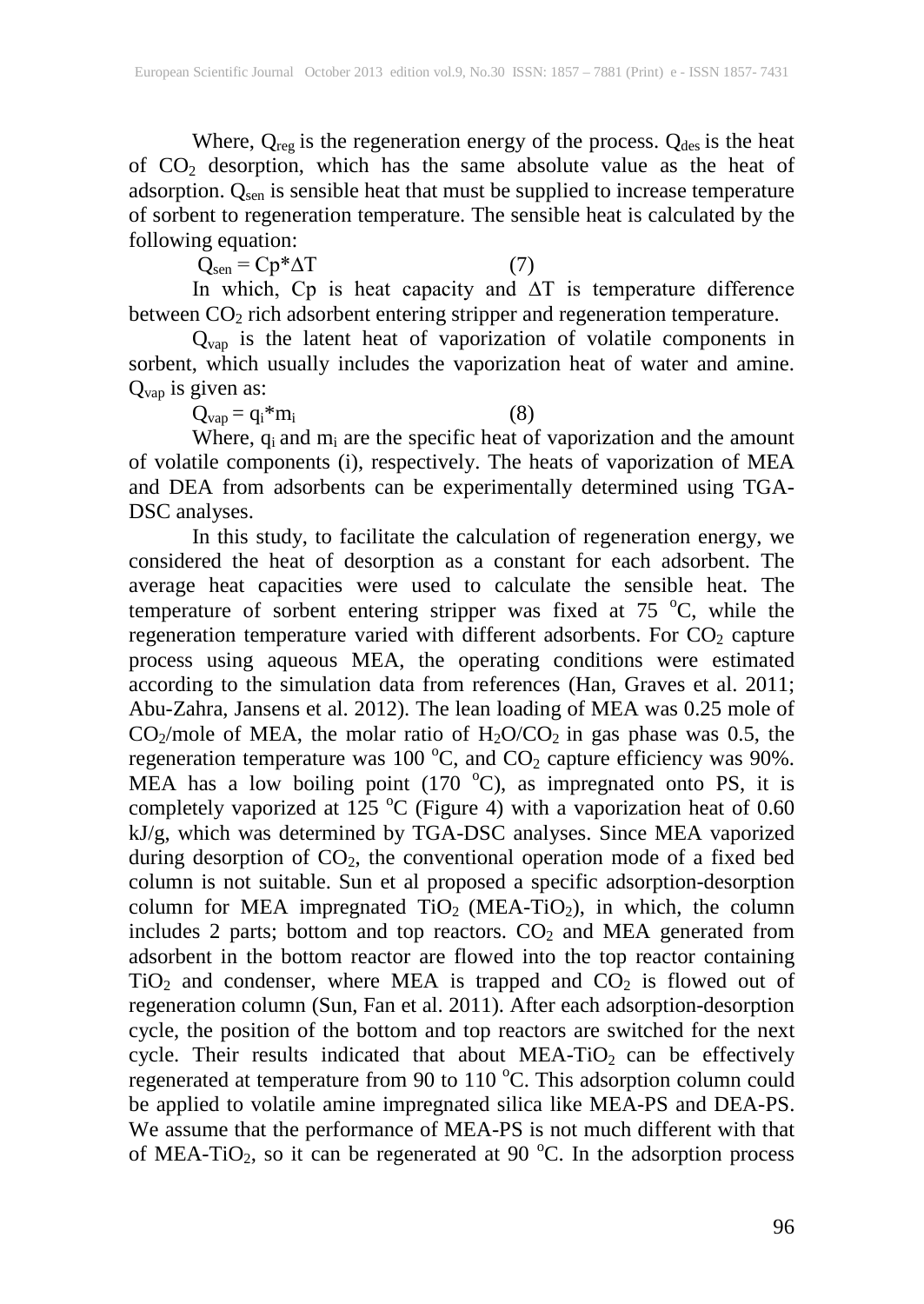using volatile amine impregnated silica, the heat of vaporization of water can be negligible; however, the heat of vaporization of amine must be taken into account. To minimize the vaporization of DEA, we calculated the regeneration heat of DEA-PS at 100 °C. Regeneration temperature of PEI-PS was fixed at 110 °C. Cyclic CO<sub>2</sub> loadings of solid sorbents were 90% of their adsorption capacities.

Regeneration heat of aqueous MEA 30% and solid adsorbents are shown in Figure 8. Aqueous MEA has the highest regeneration heat, up to 3899 kJ/kg of CO2. The regeneration heats of PEI-PS-50 and PEI-PS-60 are 2080 and 2109 kJ/kg of  $\overline{CO_2}$ , respectively. For DEA-PS, as seen in Figure 4, DEA evaporated at temperatures ranging from 110 to 200 °C. We assume that 20% DEA in sorbents was vaporized during regeneration sorbent at 100 °C. Accordingly, the regeneration heats of DEA-PS calculated were 2544 and 2371 kJ/kg of  $CO<sub>2</sub>$  for PS impregnated 50 and 60% DEA, respectively. As shown in Figure 4, MEA evaporated at very low temperature and the evaporation completed at about 125  $^{\circ}$ C. Assuming that 50% MEA in sorbent is vaporized at the design regeneration temperature  $(90^{\circ}C)$ , the regeneration heats MEA-PS-50 and MEA-PS-60 are 2917 and 2866 kJ/kg of  $CO<sub>2</sub>$ , respectively. However, it is difficult to minimize the vaporization of MEA at 50%, because MEA impregnated onto PS starts vaporize at low temperature (approximate  $70^{\circ}$ C). In experiments conducted by Sun et al, 100% MEA in  $MEA-TiO<sub>2</sub>$  was vaporized at regeneration reactor (Sun, Fan et al. 2011). If the performance of MEA-PS in this study is similar to that of MEA-TiO<sub>2</sub>, the regeneration heats of MEA-PS as 100% MEA vaporized are 3802 and 3728 kJ/kg of CO<sub>2</sub> for MEA-PS-50 and MEA-PS-60, respectively.



**Figure 8.** Regeneration heats of adsorbents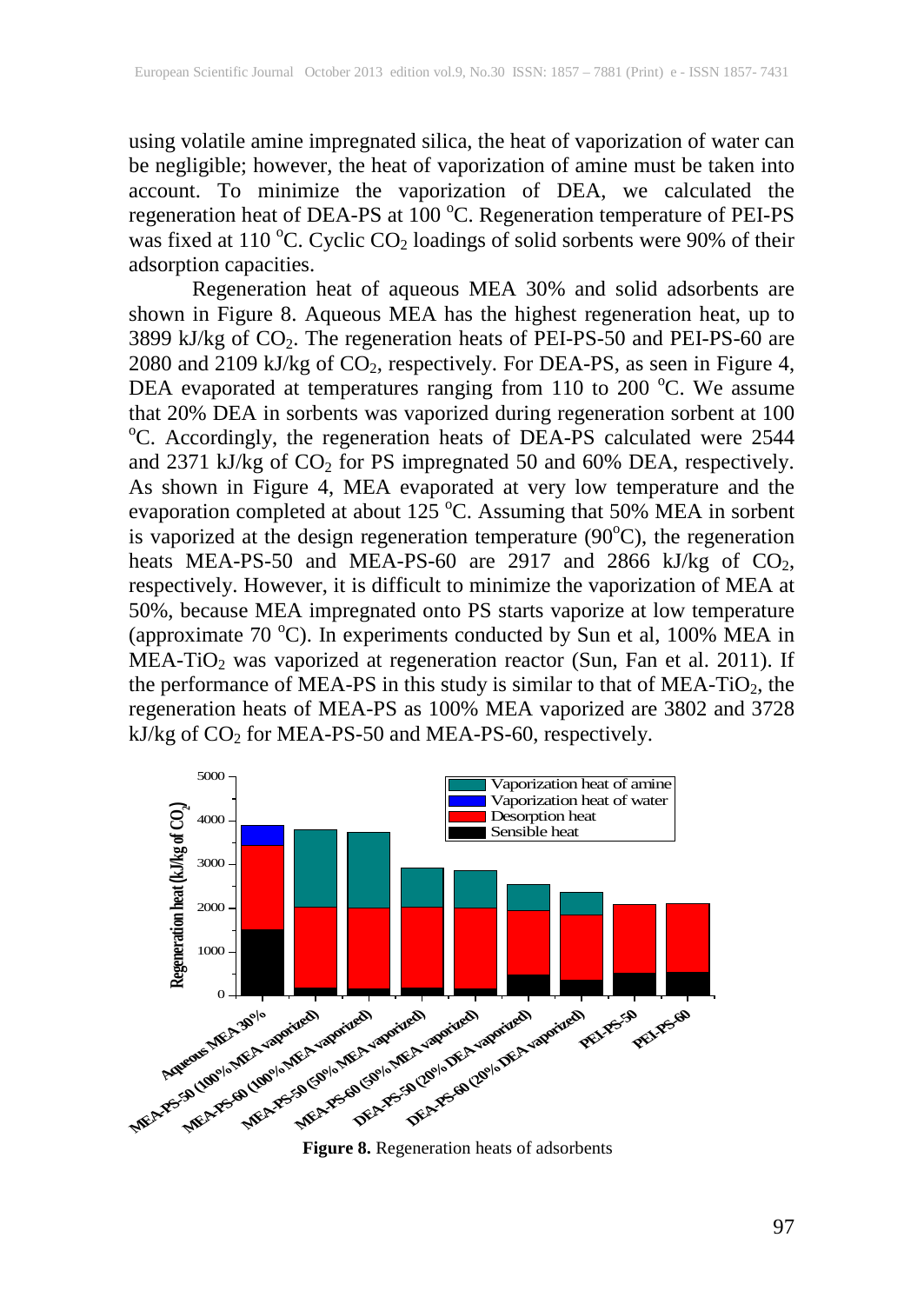The obtained results indicated that the regeneration heat of aqueous MEA 30% was much higher than that of PEI-PS and DEA-PS. As presented in Figure 8, the high sensible heat and heat of vaporization of water are the main reason that accounts for the high regeneration heat of aqueous MEA 30%. The lower heat of  $CO<sub>2</sub>$  adsorption onto PEI-PS-50 helped reduce 18.8% of desorption heat, while the higher cyclic  $CO<sub>2</sub>$  adsorption capacity and lower heat capacity of PEI-PS-50 reduced sensible heat up to 66.0% in comparison with aqueous MEA 30%. Moreover, the use of PEI-PS avoided a significant amount of vaporization heat of water. Therefore, the total regeneration heat of  $CO_2$  capture using PEI-PS-50 and PEI-PS-60 reduced 46.7% and 45.9%, respectively, in comparison with aqueous MEA 30%. Besides, that of  $CO_2$  capture using DEA-PS-50 and DEA-PS-60 decreased 34.7% and 39.2% respectively. However, an effective reduction in regeneration energy can be attained only when impregnated amine has a relatively high vaporization temperature, so it is not vaporized during regeneration. In this study, as MEA was completely vaporized, the regeneration heat of MEA-PS-60 reduced only 4.4% compared to aqueous MEA 30%. As can be seen in Figure 8, desorption heat of MEA-PS is similar to that of aqueous MEA, but the sensible heat is relatively small; the sensible heat of MEA-PS-60 decreased 89.2% compared to aqueous MEA 30%. The heat of vaporization of water was avoided but it encountered a large amount heat of vaporization of MEA, which accounted for 46.2 % of the total regeneration heat. As the results, the regeneration heat of MEA-PS-60 reduced only 4.4% compared to aqueous MEA 30%.

Obviously, the vaporization heat of water and sensible heat account for the high regeneration energy of an aqueous amine. Therefore, to reduce the regeneration energy of a  $CO<sub>2</sub>$  capture process, the avoidance of vaporization heat of amine and water, the reduction in sensible heat and the enhancement in  $CO<sub>2</sub>$  adsorption capacity of sorbent should be taken into account. In view of this, PEI-PS is a great potential adsorbent for  $CO<sub>2</sub>$ capture process.

## **Conclusion**

Precipitated silica has been synthesized and impregnated with different amines including AMP, MEA, DEA, and PEI. Generally, the adsorption capacity of silica was significantly improved by impregnation of amine. The thermal stability of adsorbent varied according to the vaporization temperature and thermal resistance of impregnated amine. The specific heat capacities and adsorption heats of amine impregnated PS were lower than that of aqueous MEA 30%. The calculation of regeneration heat indicated that prepared solid adsorbents require lower regeneration heat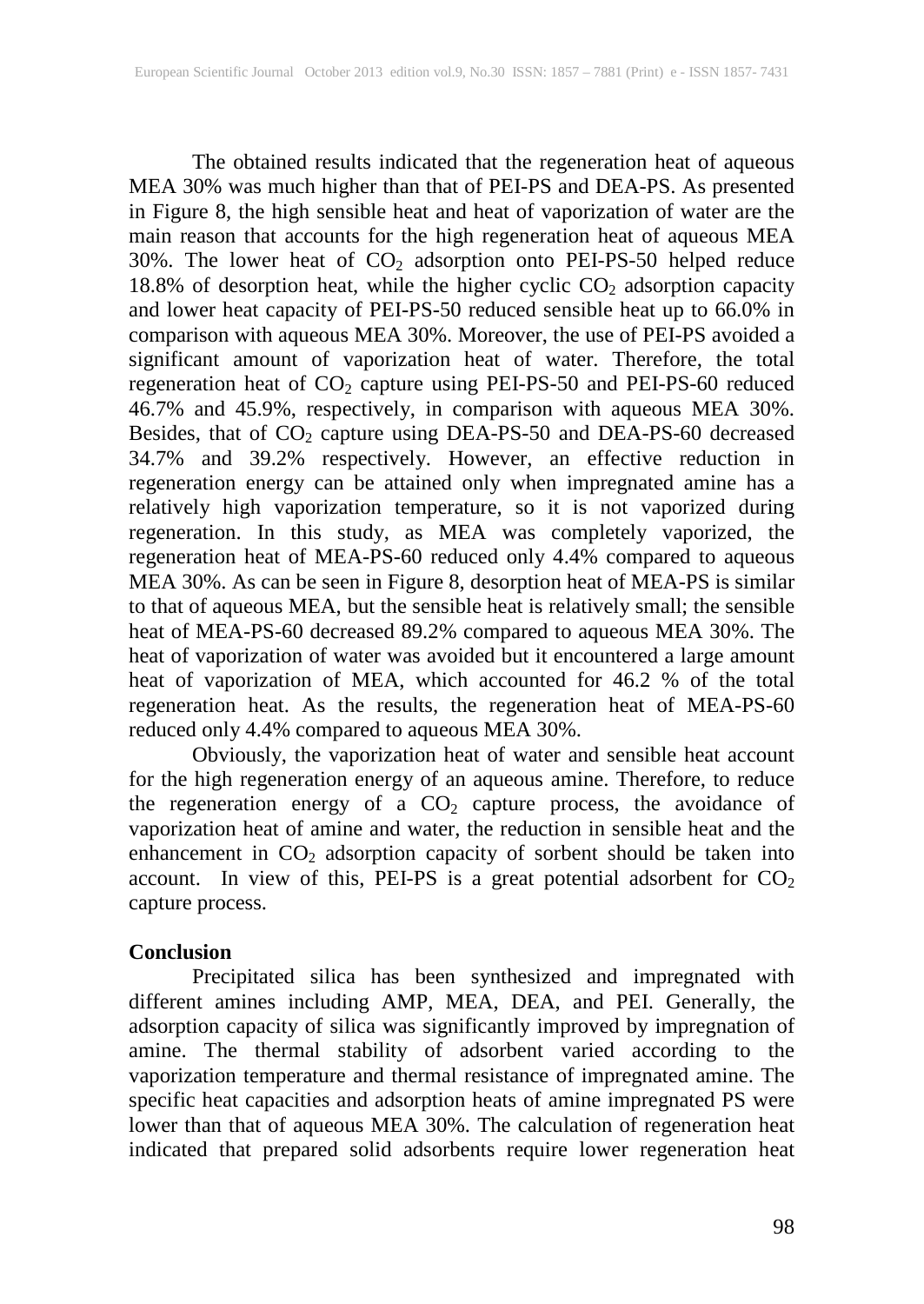compared to aqueous MEA 30%. The regeneration heat required for PEI-PS-50 was 2080 kJ/kg of  $CO_2$ ; it is only 53.3% of the regeneration heat required for aqueous MEA 30%. However, as an amine with a low vaporization temperature such as MEA or AMP is used, the regeneration of amine usually accompanies with its vaporization, which requires more energy for the regeneration process. Thus, the regeneration heat required for MEA-PS reduced only 4.4% compared to that of aqueous MEA 30%.

Precipitated silica is an inexpensive material with high porosity, large surface area, and pore size which can be easily produced at a large scale. Therefore, it is a promising support material to produce solid adsorbent for  $CO<sub>2</sub>$  capture in view of cost and energy savings.

# **References:**

Abu-Zahra, M. (2009). "Carbon dioxide capture from flue gas: Development and evaluation of existing and novel process concepts." Delft University of Technology, The Netherlands.

Abu-Zahra, M. R., P. J. Jansens, et al. (2012). "Experimental verification of Equilibrium-Stage and Rate-Based Simulations." International journal of enhanced research in science technology and engineering **1**(3).

Abu-Zahra, M. R., L. H. Schneiders, et al. (2007). "CO2 capture from power plants: Part I. A parametric study of the technical performance based on monoethanolamine." International Journal of Greenhouse Gas Control **1**(1): 37-46.

Abu-Zahra, M. R. M., J. P. M. Niederer, et al. (2007). "CO2 capture from power plants. Part II. A parametric study of the economical performance based on mono-ethanolamine." International Journal of Greenhouse Gas Control **1**(2): 135-142.

Artanto, Y., J. Jansen, et al. (2012). "Performance of MEA and amine-blends in the CSIRO PCC pilot plant at Loy Yang Power in Australia." Fuel **101**(0): 264-275.

Carson, J. K., K. N. Marsh, et al. (2000). "Enthalpy of solution of carbon dioxide in (water + monoethanolamine, or diethanolamine, orNmethyldiethanolamine) and (water + monoethanolamine + Nmethyldiethanolamine) at T 298.15 K." The Journal of Chemical Thermodynamics **32**(9): 1285-1296.

Chen, C., S.-T. Yang, et al. (2009). "Amine-impregnated silica monolith with a hierarchical pore structure: enhancement of CO2 capture capacity." Chemical Communications(24): 3627-3629.

Chiu, L.-F., H.-F. Liu, et al. (1999). "Heat Capacity of Alkanolamines by Differential Scanning Calorimetry." Journal of Chemical & Engineering Data **44**(3): 631-636.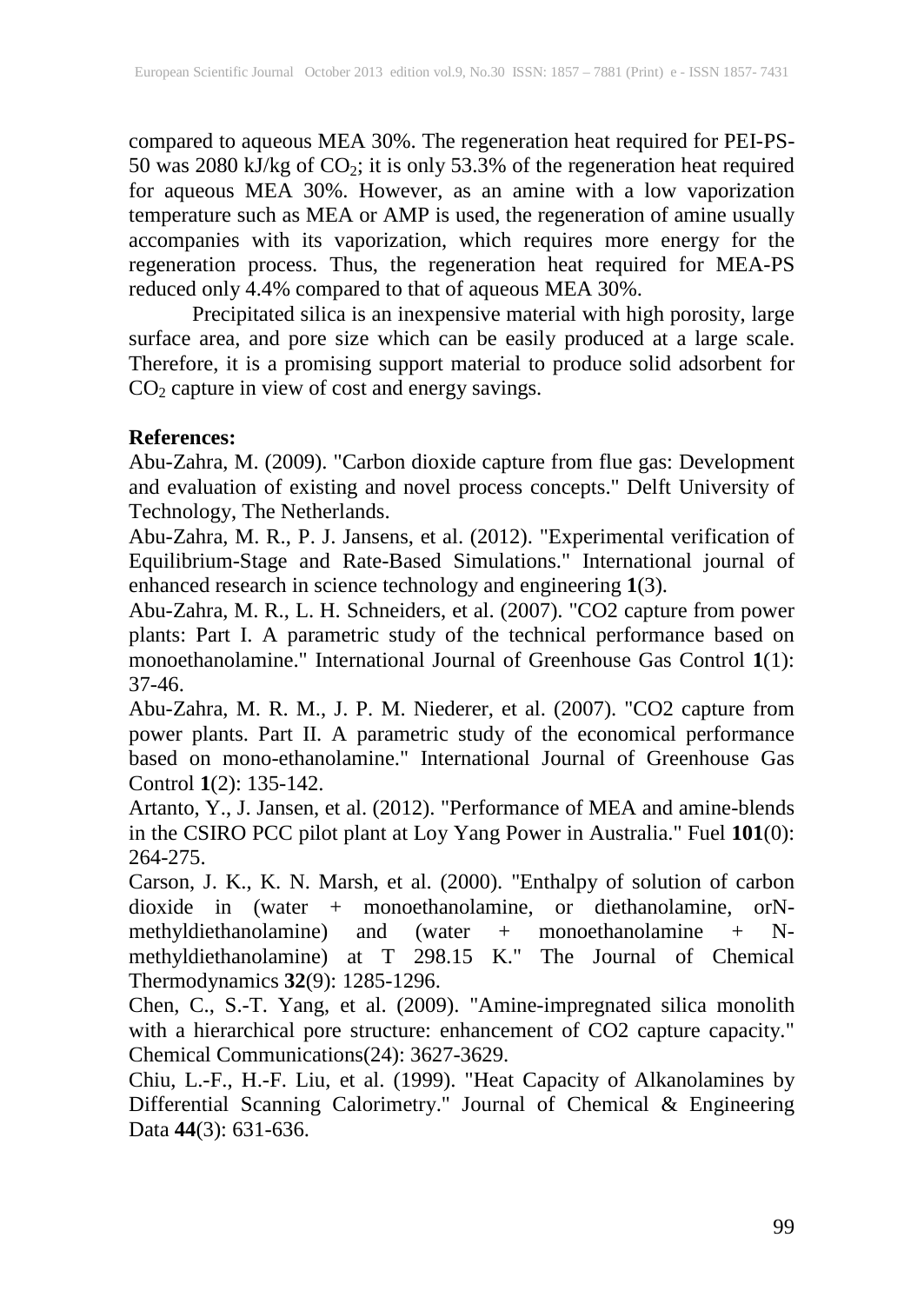Chung, T. S., D. Patiño-Echeverri, et al. (2011). "Expert assessments of retrofitting coal-fired power plants with carbon dioxide capture technologies." Energy Policy **39**(9): 5609-5620.

da Silva, E. F. and H. F. Svendsen (2005). "Study of the Carbamate Stability of Amines Using ab Initio Methods and Free-Energy Perturbations." Industrial & Engineering Chemistry Research **45**(8): 2497-2504.

Ebner, A. D., M. L. Gray, et al. (2011). "Suitability of a Solid Amine Sorbent for CO2 Capture by Pressure Swing Adsorption." Industrial & Engineering Chemistry Research **50**(9): 5634-5641.

 $EPA$  (2013).

"http://www.epa.gov/climatechange/ghgemissions/gases/co2.html cited 10/03/2013."

Feron, P., M. Abu-Zahra, et al. (2007). "Development of post-combustion capture of CO2 within the CASTOR Integrated Project: Results from the pilot plant operation using MEA." 3th International Conference on Clean Coal Technologies for our Futur, Cagliari, Italy.

Filburn, T., J. J. Helble, et al. (2005). "Development of Supported Ethanolamines and Modified Ethanolamines for CO2 Capture." Industrial & Engineering Chemistry Research **44**(5): 1542-1546.

FutureGen (2011).

"http://www.futuregenalliance.org/pdf/FutureGenFacts.pdf cited 10/03/2013."

Geisbrecht, R. and P. Dipietro (2009). "Evaluating options for US coal fired power plants in the face of uncertainties and greenhouse gas caps: The economics of refurbishing, retrofitting, and repowering." Energy Procedia **1**(1): 4347-4354.

Han, C., K. Graves, et al. (2011). "Simulation of the Energy Consumption of CO2 Capture by Aqueous Monoethanolamine in Pilot Plant." Energy and Environment Research **1**(1): 67-80.

Ichikawa, S., T. Seki, et al. (2010). "Amorphous nano-structured silicas for high-performance carbon dioxide confinement." Journal of Materials Chemistry **20**(16): 3163-3165.

Idem, R., M. Wilson, et al. (2005). "Pilot Plant Studies of the CO2 Capture Performance of Aqueous MEA and Mixed MEA/MDEA Solvents at the University of Regina CO2 Capture Technology Development Plant and the Boundary Dam CO2 Capture Demonstration Plant." Industrial & Engineering Chemistry Research **45**(8): 2414-2420.

IPCC (2005). "IPCC Special report: Carbon Capture and Storage."

Kim, I. and H. F. Svendsen (2007). "Heat of Absorption of Carbon Dioxide (CO2) in Monoethanolamine (MEA) and 2-(Aminoethyl)ethanolamine (AEEA) Solutions." Industrial & Engineering Chemistry Research **46**(17): 5803-5809.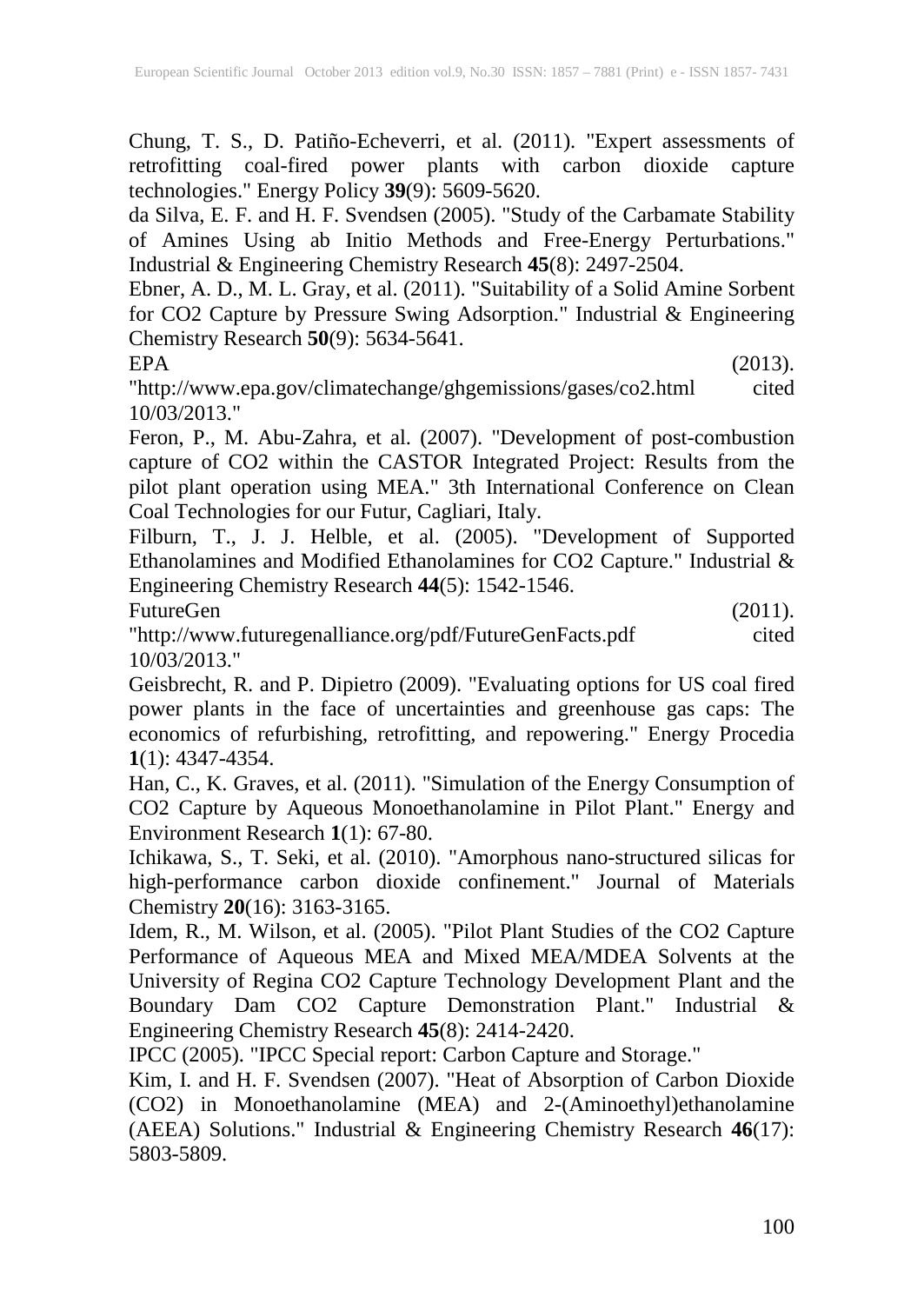Knowles, G. P., J. V. Graham, et al. (2005). "Aminopropyl-functionalized mesoporous silicas as CO2 adsorbents." Fuel Processing Technology 86(14– 15): 1435-1448.

Kohl, A. and R. Nielsen, Eds. (2011). Gas purification, Gulf Publishing Company.

Lee, B., D. Kim, et al. (2009). "A comparative study on the carbon dioxide capture power between 30 wt% 2-amino-2-methyl-1-propanol and 30 wt% methyldiethanol amine aqueous solutions." Korean Journal of Chemical Engineering 26(3): 818-823.

Lowell, S., J. E. Shields, et al., Eds. (2004). Characterization of porous solids and powders: Surface area, pore size and density. Dordrecht, Kluwer Academic Publishers.

Maiti, A., W. L. Bourcier, et al. (2011). "Atomistic modeling of CO2 capture in primary and tertiary amines – Heat of absorption and density changes." Chemical Physics Letters 509(1–3): 25-28.

Maththias, F. (2010). "Cost and Performance of Carbon Dioxide Capture from Powder Generation." International Energy Agency.

MLO (2013). "http://www.esrl.noaa.gov/gmd/obop/mlo/ cited 10/03/2013."

Mondal, M. K., H. K. Balsora, et al. (2012). "Progress and trends in CO2 capture/separation technologies: A review." Energy 46(1): 431-441.

Quang, D. V., J. K. Kim, et al. (2012). "Effect of the gelation on the properties of precipitated silica powder produced by acidizing sodium silicate solution at the pilot scale." Chemical Engineering Journal.

Quang, D. V., P. B. Sarawade, et al. (2011). "Facile route for preparation of silver nanoparticle-coated precipitated silica." Applied Surface Science 257(9): 4250-4256.

Reynolds, A. J., T. V. Verheyen, et al. (2012). "Towards Commercial Scale Postcombustion Capture of CO2 with Monoethanolamine Solvent: Key Considerations for Solvent Management and Environmental Impacts." Environmental Science & Technology 46(7): 3643-3654.

Rochelle, G., E. Chen, et al. (2011). "Aqueous piperazine as the new standard for CO2 capture technology." Chemical Engineering Journal 171(3): 725-733.

Samanta, A., A. Zhao, et al. (2011). "Post-Combustion CO2 Capture Using Solid Sorbents: A Review." Industrial & Engineering Chemistry Research 51(4): 1438-1463.

Sarawade, P. B., J. K. Kim, et al. (2011). "Effect of drying technique on the physicochemical properties of sodium silicate-based mesoporous precipitated silica." Applied Surface Science 258(2): 955-961.